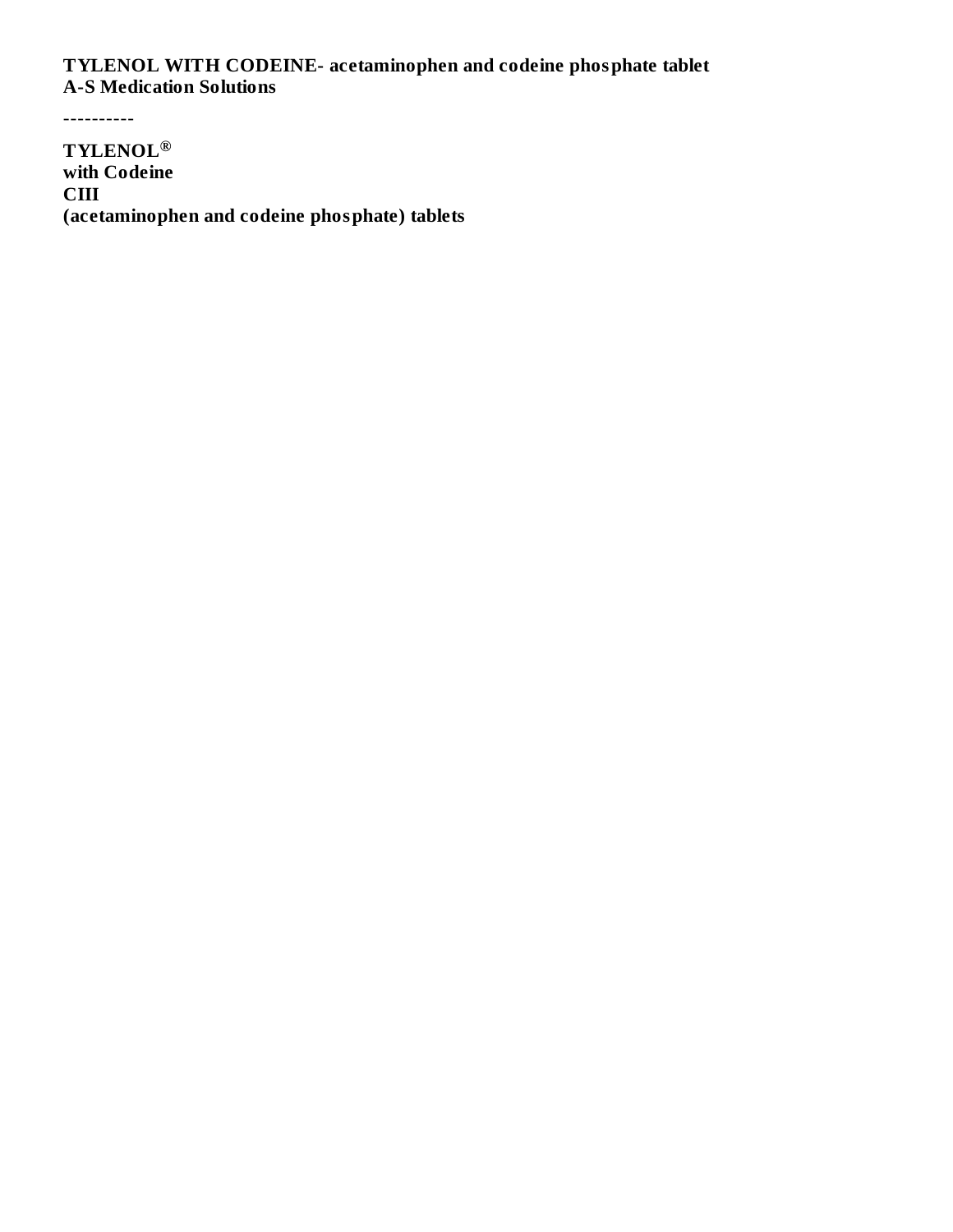#### **WARNING: ADDICTION, ABUSE, AND MISUSE; RISK EVALUATION AND MITIGATION STRATEGY (REMS); LIFE-THREATENING RESPIRATORY DEPRESSION; ACCIDENTAL INGESTION; ULTRA-RAPID METABOLISM OF CODEINE AND OTHER RISK FACTORS FOR LIFE-THREATENING RESPIRATORY DEPRESSION IN CHILDREN; NEONATAL OPIOID WITHDRAWAL SYNDROME; INTERACTIONS WITH DRUGS AFFECTING CYTOCHROME P450 ISOENZYMES; HEPATOTOXICITY; and RISKS FROM CONCOMITANT USE WITH BENZODIAZEPINES OR OTHER CNS DEPRESSANTS**

#### **Addiction, Abus e and Misus e**

**TYLENOL with Codeine expos es patients and other us ers to the risks of opioid addiction, ®** abuse and misuse, which can lead to overdose and death. Assess each patient's risk prior **to pres cribing TYLENOL with Codeine tablets, and monitor all patients regularly for the ® development of thes e behaviors and conditions (s ee WARNINGS).**

**Opioid Analgesic Risk Evaluation and Mitigation Strategy (REMS)**

**To ensure that the benefits of opioid analgesics outweigh the risks of addiction, abus e, and misus e, the Food and Drug Administration (FDA) has required a REMS for thes e products (s ee WARNINGS). Under the requirements of the REMS, drug companies with approved opioid analgesic products must make REMS compliant education programs available to healthcare providers. Healthcare providers are strongly encouraged to**

- **complete a REMS-compliant education program,**
- **couns el patients and/or their caregivers, with every pres cription, on safe us e, s erious risks, storage, and disposal of thes e products,**
- **emphasize to patients and their caregivers the importance of reading the Medication Guide every time it is provided by their pharmacist, and**
- **consider other tools to improve patient, hous ehold, and community safety.**

**Life-Threatening Respiratory Depression**

**Serious, life-threatening, or fatal respiratory depression may occur with us e of TYLENOL with Codeine tablets. Monitor for respiratory depression, especially during ® initiation of TYLENOL with Codeine tablets or following a dos e increas e (s ee ® WARNINGS).**

**Accidental Ingestion**

**Accidental ingestion of TYLENOL with Codeine tablets, especially by children, can result ® in a fatal overdos e of TYLENOL with Codeine tablets (s ee WARNINGS). ®**

**Ultra-Rapid Metabolism of Codeine and Other Risk Factors for Life-Threatening Respiratory Depression in Children**

**Life-threatening respiratory depression and death have occurred in children who received codeine. Most of the reported cas es occurred following tonsillectomy and/or adenoidectomy and many of the children had evidence of being ultra-rapid metabolizers of codeine due to a cytochrome P450 (CYP) 2D6 polymorphism (s ee WARNINGS, PRECAUTIONS;Information for Patients/Caregivers, Nursing Mothers). TYLENOL ® with Codeine is contraindicated in children younger than 12 years of age and in children younger than 18 years of age following tonsillectomy and/or adenoidectomy (s ee CONTRAINDICATIONS). Avoid the us e of TYLENOL with Codeine tablets in ®adoles cents 12 to 18 years of age who have other risk factors that may increas e their s ensitivity to the respiratory depressant effects of codeine (s ee WARNINGS, PRECAUTIONS).**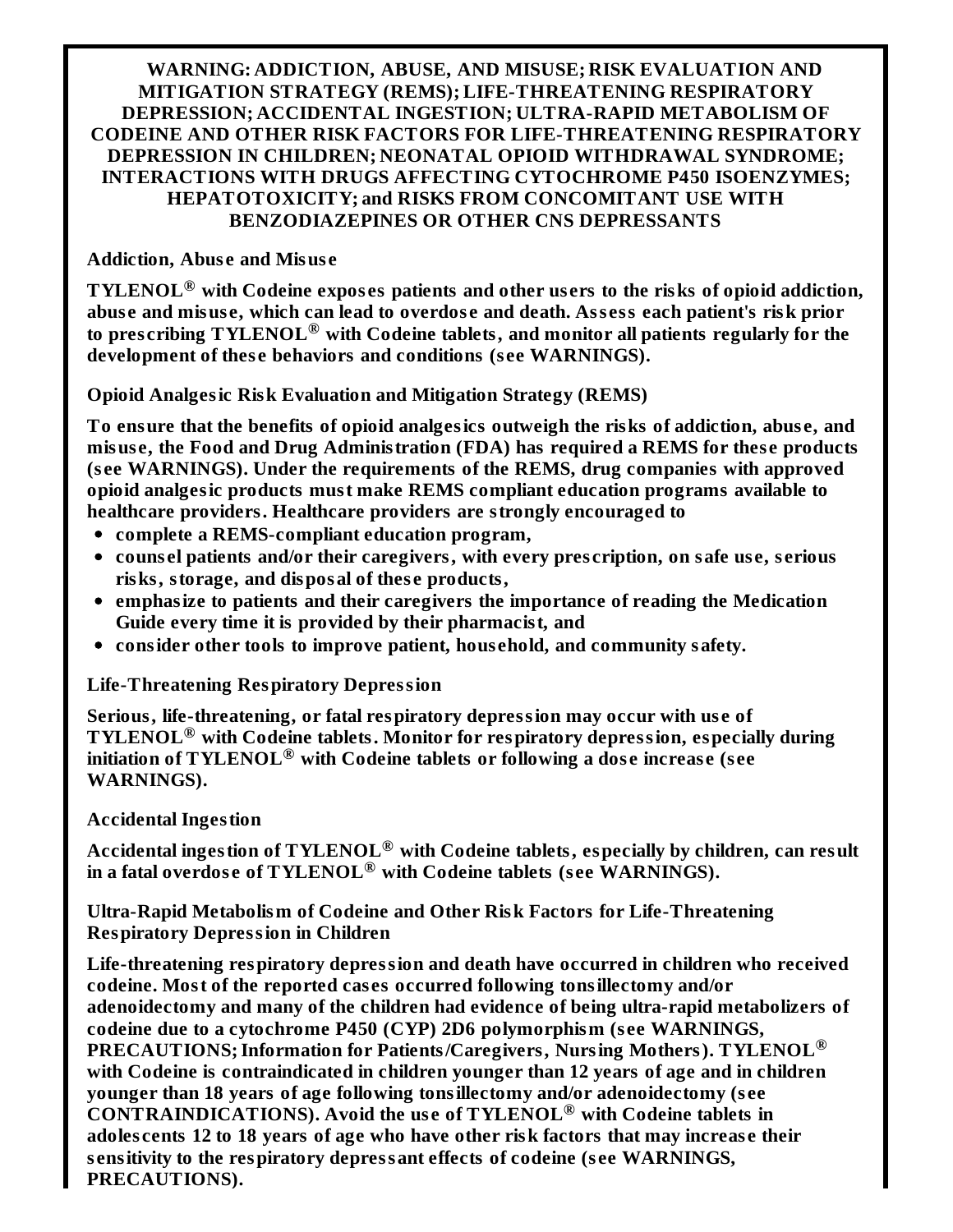#### **Neonatal Opioid Withdrawal Syndrome**

**Prolonged us e of TYLENOL with Codeine tablets during pregnancy can result in neonatal ® opioid withdrawal syndrome, which may be life-threatening if not recognized and treated, and requires management according to protocols developed by neonatology experts. If** opioid use is required for a prolonged period in a pregnant woman, advise the patient of the **risk of neonatal opioid withdrawal syndrome and ensure that appropriate treatment will be available (s ee WARNINGS, PRECAUTIONS).**

**Interactions with Drugs Affecting Cytochrome P450 Isoenzymes**

**The effects of concomitant us e or dis continuation of CYP3A4 inducers, CYP3A4 inhibitors, or CYP2D6 inhibitors with codeine are complex. Us e of CYP3A4 inducers, CYP3A4 inhibitors, or CYP2D6 inhibitors with TYLENOL with Codeine tablets requires ® careful consideration of the effects on the parent drug, codeine, and the active metabolite, morphine (s ee WARNINGS, PRECAUTIONS: Drug Interactions).**

#### **Hepatotoxicity**

**PRECAUTIONS** 

**Acetaminophen has been associated with cas es of acute liver failure, at times resulting in** liver transplant and death. Most of the cases of liver injury are associated with the use of **acetaminophen at dos es that exceed 4,000 milligrams per day, and often involve more than one acetaminophen-containing product (s ee WARNINGS).**

**Risks from Concomitant Us e with Benzodiazepines or Other CNS Depressants**

**Concomitant us e of opioids with benzodiazepines or other central nervous system (CNS) depressants, including alcohol, may result in profound s edation, respiratory depression, coma, and death (s ee WARNINGS, Drug Interactions).**

- **Res erve concomitant pres cribing of TYLENOL with Codeine tablets and ® benzodiazepines or other CNS depressants for us e in patients for whom alternative treatment options are inadequate.**
- **Limit dosages and durations to the minimum required.**
- **Follow patients for signs and symptoms of respiratory depression and s edation.**

#### **DESCRIPTION**

 $\text{TYLENOL}^{\circledR}$  with Codeine is supplied in tablet form for oral administration.

Acetaminophen, 4'-hydroxyacetanilide, a slightly bitter, white, odorless, crystalline powder, is a nonopiate, non-salicylate analgesic and antipyretic. It has the following structural formula:



 $C_8$  H<sub>9</sub> NO<sub>2</sub>

#### M.W. 151.16

Codeine phosphate, 7,8-didehydro-4, 5α-epoxy-3-methoxy-17-methylmorphinan-6α-ol phosphate (1:1) (salt) hemihydrate, a white crystalline powder, is a narcotic analgesic and antitussive. It has the following structural formula: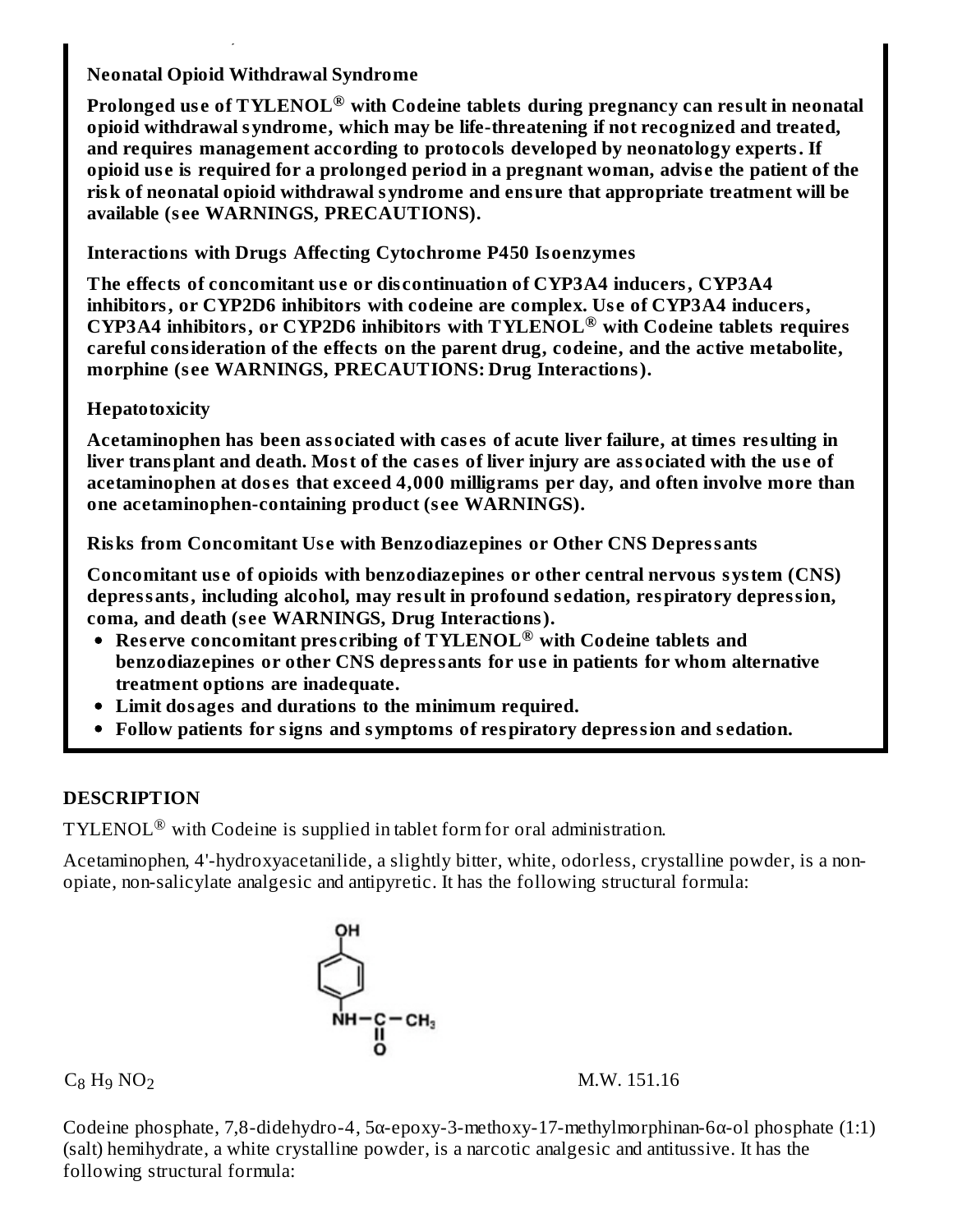

 $C_{18}H_{21}NO_3 \cdot H_3PO_4 \cdot 1/2 H_2O$  M.W. 406.37

Each Tylenol with Codeine No. 3 tablet, USP (300 mg/30 mg) contains:

| Acetaminophen     | $300$ mg        |
|-------------------|-----------------|
| Codeine Phosphate | $30 \text{ mg}$ |

Each Tylenol with Codeine No. 4 tablet, USP (300 mg/60 mg) contains:

| Acetaminophen     | $300$ mg        |
|-------------------|-----------------|
| Codeine Phosphate | $60 \text{ mg}$ |

In addition, each tablet contains the following inactive ingredients:

 $\text{TYLENOL}^{\circledR}$  with Codeine No. 3 contains powdered cellulose, magnesium stearate, sodium metabisulfite<sup>1</sup>, pregelatinized starch (corn), and modified starch (corn).

 $\text{TYLENOL}^{\circledR}$  with Codeine No. 4 contains powdered cellulose, magnesium stearate, sodium metabisulfite $^1$ , pregelatinized starch (corn), and corn starch.

1 See **WARNINGS**

#### **CLINICAL PHARMACOLOGY**

#### **Mechanism of Action**

Codeine is an opioid agonist relatively selective for the mu-opioid receptor, but with a much weaker affinity than morphine. The analgesic properties of codeine have been speculated to come from its conversion to morphine, although the exact mechanism of analgesic action remains unknown.

The precise mechanism of the analgesic properties of acetaminophen is not established but is thought to involve central actions.

#### **Pharmacodynamics**

Effects on the Central Nervous System

Codeine produces respiratory depression by direct action on brain stem respiratory centers. The respiratory depression involves a reduction in the responsiveness of the brain stem respiratory centers to both increases in carbon dioxide tension and electrical stimulation.

Codeine causes miosis, even in total darkness. Pinpoint pupils are a sign of opioid overdose but are not pathognomonic (e.g., pontine lesions of hemorrhagic or ischemic origins may produce similar findings). Marked mydriasis rather than miosis may be seen due to hypoxia in overdose situations.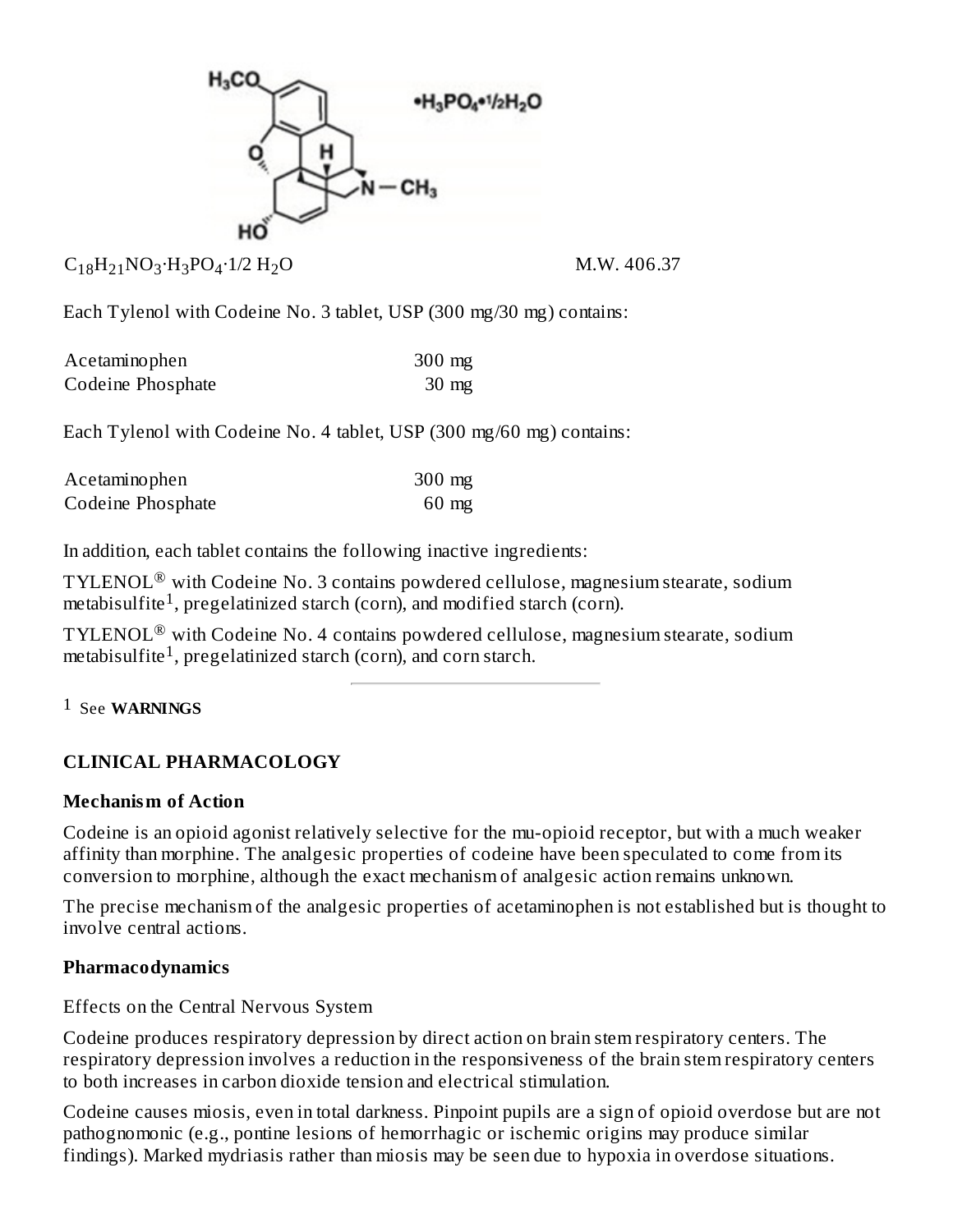#### Effects on the Gastrointestinal Tract and Other Smooth Muscle

Codeine causes a reduction in motility associated with an increase in smooth muscle tone in the antrum of the stomach and duodenum. Digestion of food in the small intestine is delayed and propulsive contractions are decreased. Propulsive peristaltic waves in the colon are decreased, while tone may be increased to the point of spasm, resulting in constipation. Other opioid-induced effects may include a reduction in biliary and pancreatic secretions, spasm of sphincter of Oddi, and transient elevations in serum amylase.

### Effects on the Cardiovascular System

Codeine produces peripheral vasodilation which may result in orthostatic hypotension or syncope. Manifestations of histamine release and/or peripheral vasodilation may include pruritus, flushing, red eyes, sweating, and/or orthostatic hypotension.

### Effects on the Endocrine System

Opioids inhibit the secretion of adrenocorticotropic hormone (ACTH), cortisol, and luteinizing hormone (LH) in humans (see **ADVERSE REACTIONS**). They also stimulate prolactin, growth hormone (GH) secretion, and pancreatic secretion of insulin and glucagon.

Chronic use of opioids may influence the hypothalamic-pituitary-gonadal axis, leading to androgen deficiency that may manifest as low libido, impotence, erectile dysfunction, amenorrhea, or infertility. The causal role of opioids in the clinical syndrome of hypogonadism is unknown because the various medical, physical, lifestyle, and psychological stressors that may influence gonadal hormone levels have not been adequately controlled for in studies conducted to date (see **ADVERSE REACTIONS)**.

### Effects on the Immune System

Opioids have been shown to have a variety of effects on components of the immune system. The clinical significance of these findings is unknown. Overall, the effects of opioids appear to be modestly immunosuppressive.

### Concentration–Efficacy Relationships

The minimum effective analgesic concentration will vary widely among patients, especially among patients who have been previously treated with potent agonist opioids. The minimum effective analgesic concentration of codeine for any individual patient may increase over time due to an increase in pain, the development of a new pain syndrome, and/or the development of analgesic tolerance (see **DOSAGE AND ADMINISTRATION**).

### Concentration–Adverse Reaction Relationships

There is a relationship between increasing codeine plasma concentration and increasing frequency of dose-related opioid adverse reactions such as nausea, vomiting, CNS effects, and respiratory depression. In opioid-tolerant patients, the situation may be altered by the development of tolerance to opioid-related adverse reactions (see **DOSAGE AND ADMINISTRATION**).

### **Pharmacokinetics**

The behavior of the individual components is described below.

### Codeine

Codeine is rapidly absorbed from the gastrointestinal tract. It is rapidly distributed from the intravascular spaces to the various body tissues, with preferential uptake by parenchymatous organs such as the liver, spleen, and kidney. Codeine crosses the blood-brain barrier and is found in fetal tissue and breast milk. The plasma concentration does not correlate with brain concentration or relief of pain. Codeine is about 7–25% bound to plasma proteins and does not accumulate in body tissues.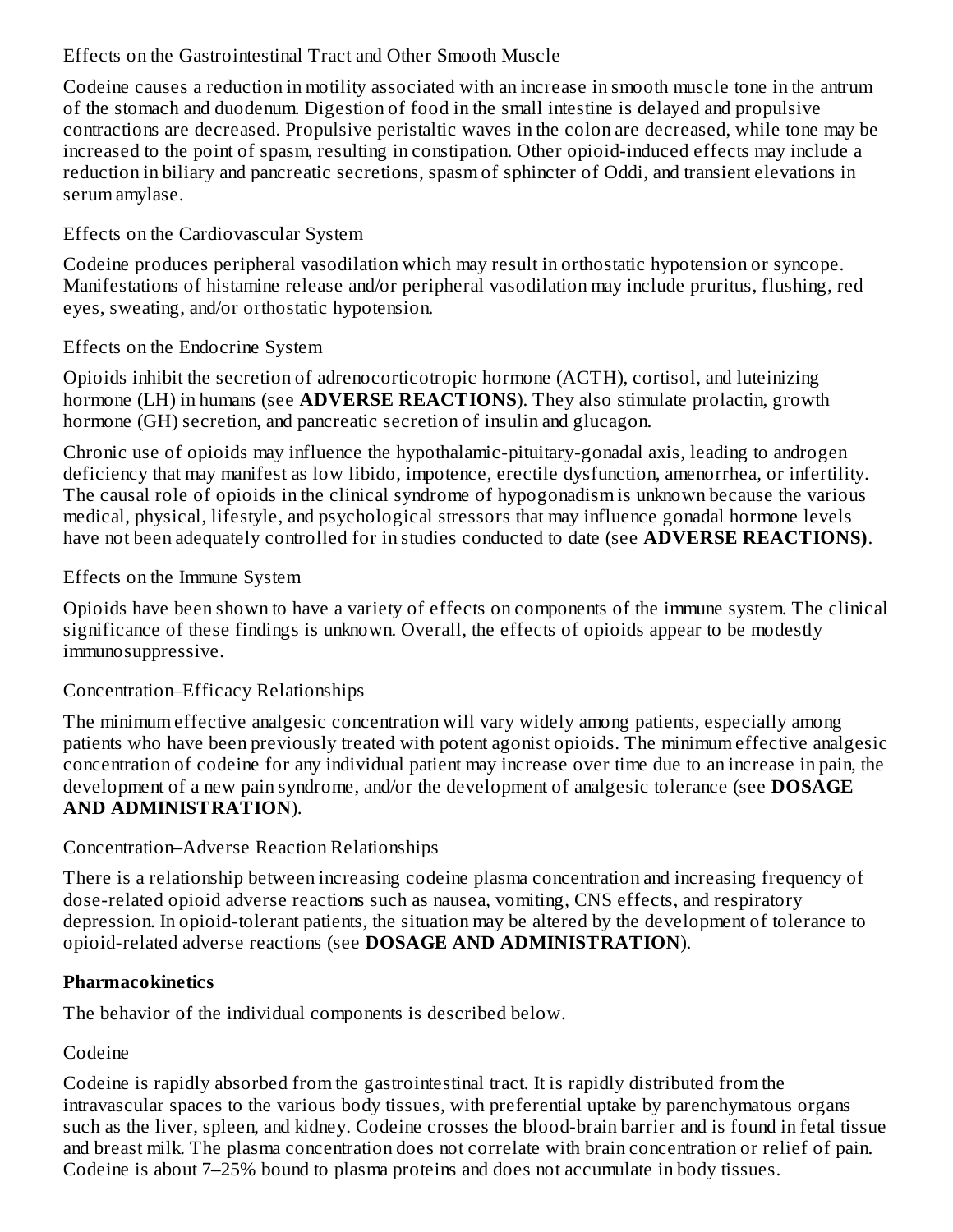About 70 to 80% of the administered dose of codeine is metabolized by conjugation with glucuronic acid to codeine-6-glucuronide (C6G) and via O-demethylation to morphine (about 5 to 10%) and Ndemethylation to norcodeine (about 10%) respectively. UDP-glucuronosyltransferase (UGT) 2B7 and 2B4 are the major enzymes mediating glucuronidation of codeine to C6G. **CYP**2D6 is the major enzyme responsible for conversion of codeine to morphine and CYP3A4 is the major enzyme mediating conversion of codeine to norcodeine. Morphine and norcodeine are further metabolized by conjugation with glucuronic acid. The glucuronide metabolites of morphine are morphine-3-glucuronide (M3G) and morphine-6-glucuronide (M6G). Morphine and M6G are known to have analgesic activity in humans. The analgesic activity of C6G in humans is unknown. Norcodeine and M3G are generally not considered to possess analgesic properties.

The plasma half-life is about 2.9 hours. The elimination of codeine is primarily via the kidneys, and about 90% of an oral dose is excreted by the kidneys within 24 hours of dosing. The urinary secretion products consist of free and glucuronide conjugated codeine (about 70%), free and conjugated norcodeine (about 10%), free and conjugated morphine (about 10%), normorphine (4%), and hydrocodone (1%). The remainder of the dose is excreted in the feces.

At therapeutic doses, the analgesic effect reaches a peak within 2 hours and persists between 4 and 6 hours.

#### Acetaminophen

Acetaminophen is rapidly absorbed from the gastrointestinal tract and is distributed throughout most body tissues. A small fraction (10–25%) of acetaminophen is bound to plasma proteins. The plasma halflife is 1.25 to 3 hours, but may be increased by liver damage and following overdosage. Elimination of acetaminophen is principally by liver metabolism (conjugation) and subsequent renal excretion of metabolites. Acetaminophen is primarily metabolized in the liver by first-order kinetics and involves three principal separate pathways: conjugation with glucuronide; conjugation with sulfate; and oxidation via the cytochrome, P450-dependent, mixed-function oxidase enzyme pathway to form a reactive intermediate metabolite, which conjugates with glutathione and is then further metabolized to form cysteine and mercapturic acid conjugates. The principal cytochrome P450 isoenzyme involved appears to be CYP2E1, with CYP1A2 and CYP3A4 as additional pathways. Approximately 85% of an oral dose appears in the urine within 24 hours of administration, most as the glucuronide conjugate, with small amounts of other conjugates and unchanged drug.

See **OVERDOSAGE** for toxicity information.

### **INDICATIONS AND USAGE**

 $\text{TYLENOL}^{\circledR}$  with Codeine (acetaminophen and codeine phosphate) tablets are indicated for the management of mild to moderate pain, where treatment with an opioid is appropriate and for which alternative treatments are inadequate.

### **Limitations of Us e**

Because of the risks of addiction, abuse, and misuse, with opioids, even at recommended doses (see WARNINGS), reserve TYLENOL<sup>®</sup> with Codeine tablets for use in patients for whom alternative treatment options [e.g., non-opioid analgesics]

- Have not provided adequate analgesia, or are not expected to provide adequate analgesia,
- Have not been tolerated, or are not expected to be tolerated.

## **CONTRAINDICATIONS**

TYLENOL $^{\circledR}$  with Codeine is contraindicated for:

- All children younger than 12 years of age (see **WARNINGS**).
- Post-operative management in children younger than 18 years of age following tonsillectomy and/or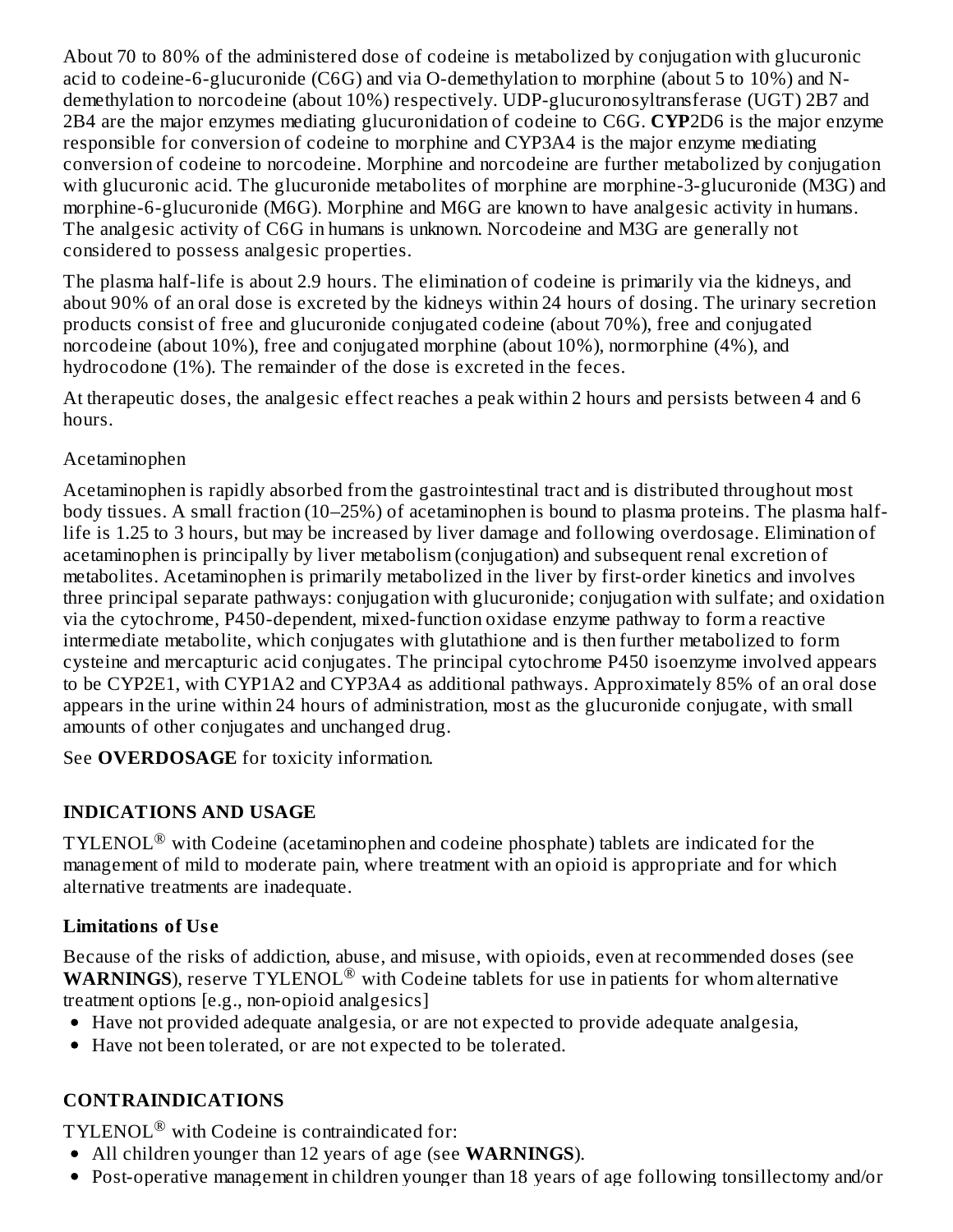adenoidectomy (see **WARNINGS**).

TYLENOL $^{\circledR}$  with Codeine is contraindicated in patients with:

- Significant respiratory depression (see **WARNINGS**).
- Acute or severe bronchial asthma in an unmonitored setting or in the absence of resuscitative equipment (see **WARNINGS**).
- Concurrent use of monoamine oxidase inhibitors (MAOIs) or use of MAOIs within the last 14 days (see **WARNINGS)**.
- Known or suspected gastrointestinal obstruction, including paralytic ileus (see **WARNINGS**).
- Hypersensitivity to codeine, acetaminophen, or any of the formulation excipients (e.g., anaphylaxis) (see **WARNINGS)**.

## **WARNINGS**

### **Addiction, Abus e, and Misus e**

 $\text{TYLENOL}^{\circledR}$  with Codeine contains codeine. Codeine in combination with acetaminophen, is a Schedule III controlled substance. As an opioid,  $\text{TYLENOL}^{\circledR}$  with Codeine tablets expose users to the risks of addiction, abuse, and misuse (see **DRUG ABUSE and DEPENDENCE**).

Although the risk of addiction in any individual is unknown, it can occur in patients appropriately prescribed  $\text{TYLENOL}^{\circledR}$  with Codeine tablets. Addiction can occur at recommended dosages and if the drug is misused or abused.

Assess each patient's risk for opioid addiction, abuse, or misuse prior to prescribing  $\text{TYLENOL}^\circledR$  with Codeine tablets, and monitor all patients receiving  $\text{TYLENOL}^{\circledR}$  with Codeine tablets for the development of these behaviors and conditions. Risks are increased in patients with a personal or family history of substance abuse (including drug or alcohol abuse or addiction) or mental illness (e.g., major depression). The potential for these risks should not, however, prevent the proper management of pain in any given patient. Patients at increased risk may be prescribed opioids such as  $\text{TYLENOL}^{\circledR}$  with Codeine tablets, but use in such patients necessitates intensive counseling about the risks and proper use of TYLENOL<sup>®</sup> with Codeine tablets along with intensive monitoring for signs of addiction, abuse, and misuse.

Opioids are sought by drug abusers and people with addiction disorders and are subject to criminal diversion. Consider these risks when prescribing or dispensing TYLENOL® with Codeine. Strategies to reduce these risks include prescribing the drug in the smallest appropriate quantity and advising the patient on the proper disposal of unused drug (see **PRECAUTIONS;Information for Patients/Caregivers**). Contact local state professional licensing board or state controlled substances authority for information on how to prevent and detect abuse or diversion of this product.

## **Opioid Analgesic Risk Evaluation and Mitigation Strategy (REMS)**

To ensure that the benefits of opioid analgesics outweigh the risks of addiction, abuse, and misuse, the Food and Drug Administration (FDA) has required a Risk Evaluation and Mitigation Strategy (REMS) for these products. Under the requirements of the REMS, drug companies with approved opioid analgesic products must make REMS-compliant education programs available to healthcare providers. Healthcare providers are strongly encouraged to do all of the following:

- Complete a REMS-compliant education program offered by an accredited provider of continuing education (CE) or another education program that includes all the elements of the FDA Education Blueprint for Health Care Providers Involved in the Management or Support of Patients with Pain.
- Discuss the safe use, serious risks, and proper storage and disposal of opioid analgesics with patients and/or their caregivers every time these medicines are prescribed. The Patient Counseling Guide (PCG) can be obtained at this link: www.fda.gov/OpioidAnalgesicREMSPCDG.
- Emphasize to patients and their caregivers the importance of reading the Medication Guide that they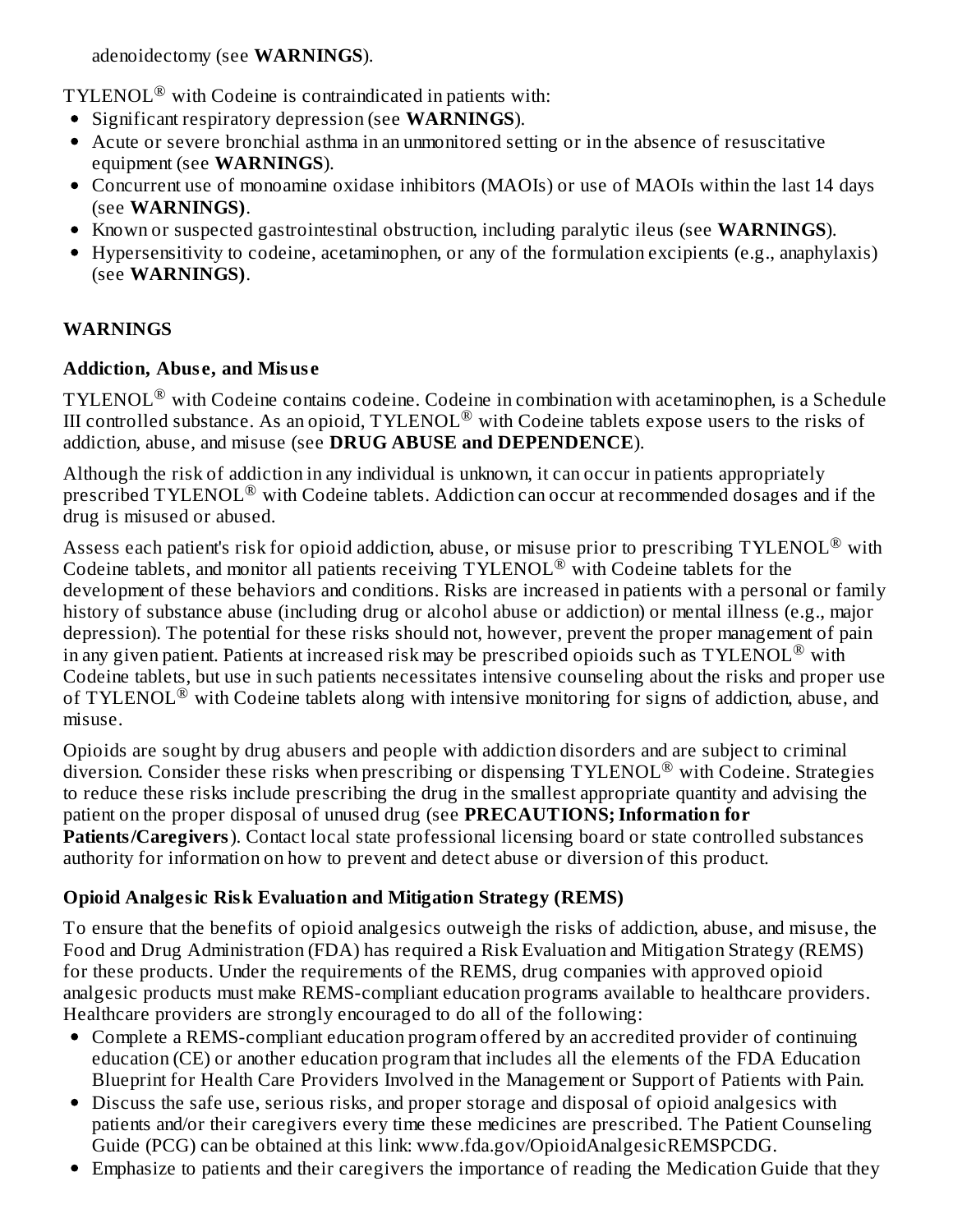will receive from their pharmacist every time an opioid analgesic is dispensed to them.

Consider using other tools to improve patient, household, and community safety, such as patientprescriber agreements that reinforce patient-prescriber responsibilities.

To obtain further information on the opioid analgesic REMS and for a list of accredited REMS CME/CE, call 1-800-503-0784, or log on to www.opioidanalgesicrems.com. The FDA Blueprint can be found at. www.fda.gov/OpioidAnalgesicREMSBlueprint

## **Life-Threatening Respiratory Depression**

Serious, life-threatening, or fatal respiratory depression has been reported with the use of opioids, even when used as recommended. Respiratory depression, if not immediately recognized and treated, may lead to respiratory arrest and death. Management of respiratory depression may include close observation, supportive measures, and use of opioid antagonists, depending on the patient's clinical status (see  $\mathbf{OVERDOSAGE}$ ). Carbon dioxide (CO<sub>2</sub>) retention from opioid-induced respiratory depression can exacerbate the sedating effects of opioids.

While serious, life-threatening, or fatal respiratory depression can occur at any time during the use of  $\text{TYLENOL}^{\circledR}$  with Codeine, the risk is greatest during the initiation of therapy or following a dosage increase. Monitor patients closely for respiratory depression, especially within the first 24–72 hours of initiating therapy with and following dosage increases of  $\text{TYLENOL}^{\circledR}$  with Codeine.

To reduce the risk of respiratory depression, proper dosing and titration of  $\text{TYLENOL}^{\circledR}$  with Codeine are essential (see DOSAGE AND ADMINISTRATION). Overestimating the TYLENOL<sup>®</sup> with Codeine dosage when converting patients from another opioid product can result in a fatal overdose with the first dose.

Accidental ingestion of  $\text{TYLENOL}^{\circledR}$  with Codeine, especially by children, can result in respiratory depression and death due to an overdose of codeine.

### **Ultra-Rapid Metabolism of Codeine and Other Risk Factors for Life-Threatening Respiratory Depression in Children**

Life-threatening respiratory depression and death have occurred in children who received codeine. Codeine is subject to variability in metabolism based upon CYP2D6 genotype (described below), which can lead to an increased exposure to the active metabolite morphine. Based upon post-marketing reports, children younger than 12 years of age appear to be more susceptible to the respiratory depressant effects of codeine, particularly if there are risk factors for respiratory depression. For example, many reported cases of death occurred in the post-operative period following tonsillectomy and/or adenoidectomy, and many of the children had evidence of being ultra-rapid metabolizers of codeine. Furthermore, children with obstructive sleep apnea who are treated with codeine for post-tonsillectomy and/or adenoidectomy pain may be particularly sensitive to its respiratory depressant effects. Because of the risk of life-threatening respiratory depression and death:

- $\text{TYLENOL}^{\circledR}$  with Codeine tablets are contraindicated for all children younger than 12 years of age (see **CONTRAINDICATIONS**).
- TYLENOL $^{\circledR}$  with Codeine tablets are contraindicated for post-operative management in pediatric patients younger than 18 years of age following tonsillectomy and/or adenoidectomy (see **CONTRAINDICATIONS**).
- Avoid the use of TYLENOL $^{\circledR}$  with Codeine tablets in adolescents 12 to 18 years of age who have other risk factors that may increase their sensitivity to the respiratory depressant effects of codeine unless the benefits outweigh the risks. Risk factors include conditions associated with hypoventilation, such as post-operative status, obstructive sleep apnea, obesity, severe pulmonary disease, neuromuscular disease, and concomitant use of other medications that cause respiratory depression (see **WARNINGS**).
- As with adults, when prescribing codeine for adolescents, healthcare providers should choose the lowest effective dose for the shortest period of time and inform patients and caregivers about these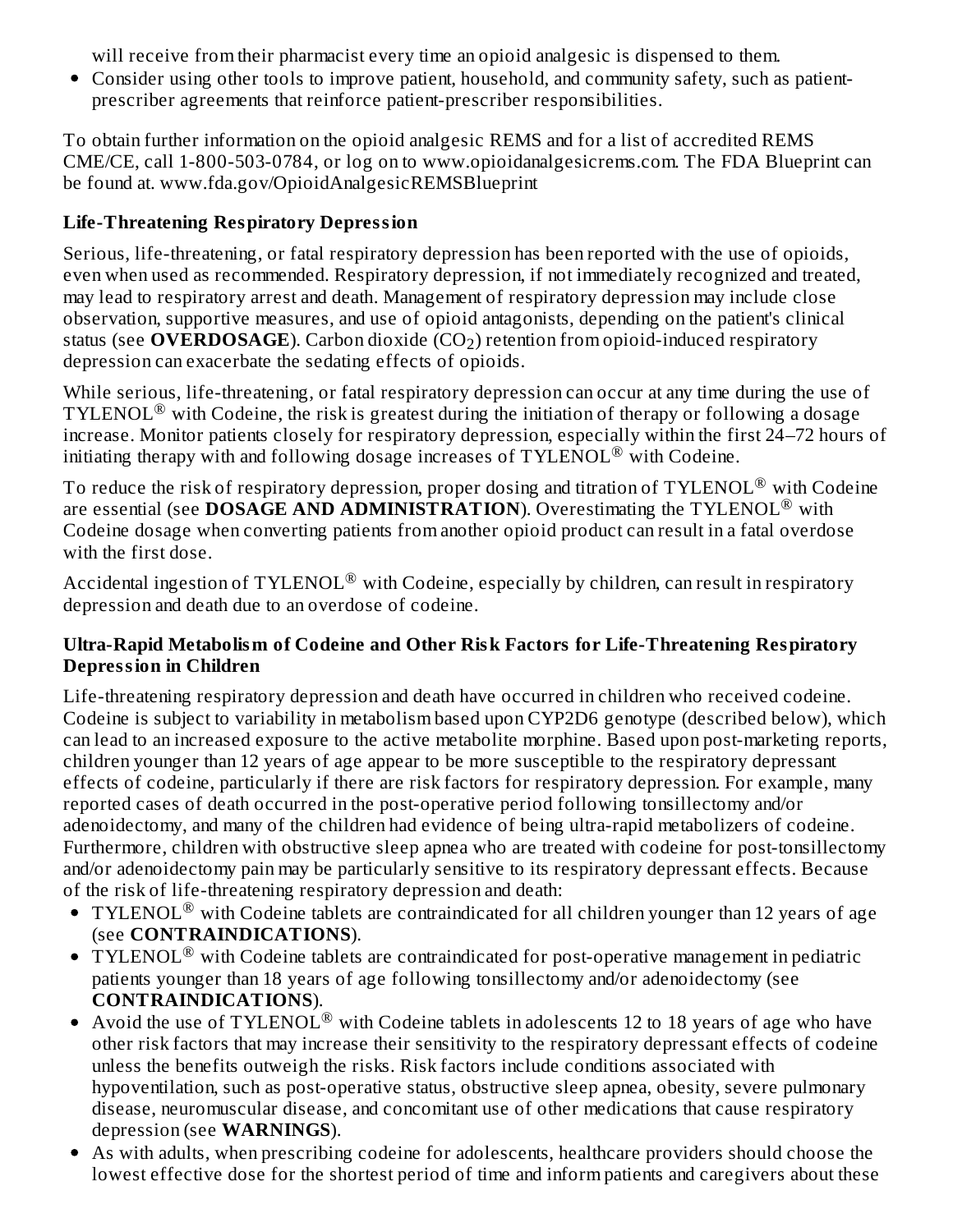risks and the signs of morphine overdose (see **OVERDOSAGE**).

### **Nursing Mothers**

At least one death was reported in a nursing infant who was exposed to high levels of morphine in breast milk because the mother was an ultra-rapid metabolizer of codeine. Breastfeeding is not recommended during treatment with  $\text{TYLENOL}^{\circledR}$  with Codeine tablets.

#### **CYP2D6 Genetic Variability: Ultra-Rapid Metabolizers**

Some individuals may be ultra-rapid metabolizers because of a specific CYP2D6 genotype (e.g., gene duplications denoted as  $*1/*1×N$  or  $*1/*2×N$ ). The prevalence of this CYP2D6 phenotype varies widely and has been estimated at 1 to 10% for Whites (European, North American), 3 to 4% for Blacks (African Americans), 1 to 2% for East Asians (Chinese, Japanese, Korean), and may be greater than 10% in certain racial/ethnic groups (i.e., Oceanian, Northern African, Middle Eastern, Ashkenazi Jews, Puerto Rican). These individuals convert codeine into its active metabolite, morphine, more rapidly and completely than other people. This rapid conversion results in higher than expected serum morphine levels. Even at labeled dosage regimens, individuals who are ultra-rapid metabolizers may have lifethreatening or fatal respiratory depression or experience signs of overdose (such as extreme sleepiness, confusion, or shallow breathing) (see **OVERDOSAGE**). Therefore, individuals who are ultra-rapid metabolizers should not use  $\text{TYLENOL}^{\circledR}$  with Codeine tablets.

#### **Neonatal Opioid Withdrawal Syndrome**

Prolonged use of  $\text{TYLENOL}^{\circledR}$  with Codeine tablets during pregnancy can result in withdrawal in the neonate. Neonatal opioid withdrawal syndrome, unlike opioid withdrawal syndrome in adults, may be life-threatening if not recognized and treated, and requires management according to protocols developed by neonatology experts. Observe newborns for signs of neonatal opioid withdrawal syndrome and manage accordingly. Advise pregnant women using opioids for a prolonged period of the risk of neonatal opioid withdrawal syndrome and ensure that appropriate treatment will be available (see **PRECAUTIONS, Information for Patients/Caregivers, Pregnancy**).

#### **Interactions with Drugs Affecting Cytochrome P450 Isoenzymes**

The effects of concomitant use or discontinuation of CYP3A4 inducers, CYP3A4 inhibitors, or CYP2D6 inhibitors with codeine are complex. Use of CYP3A4 inducers, CYP3A4 inhibitors, or  $\text{CYP2D6}$  inhibitors with  $\text{TYLENOL}^{\textcircled{\tiny{\textregistered}} }$  with Codeine requires careful consideration of the effects on the parent drug, codeine, and the active metabolite, morphine.

### CYP3A4 Interaction

The concomitant use of  $\text{TYLENOL}^{\circledR}$  with Codeine with all CYP3A4 inhibitors, such as macrolide antibiotics (e.g., erythromycin), azole-antifungal agents (e.g., ketoconazole), and protease inhibitors (e.g., ritonavir) or discontinuation of a CYP3A4 inducer such as rifampin, carbamazepine, and phenytoin, may result in an increase in codeine plasma concentrations with subsequently greater metabolism by CYP2D6, resulting in greater morphine levels, which could increase or prolong adverse reactions and may cause potentially fatal respiratory depression.

The concomitant use of  $\text{TYLENOL}^{\circledR}$  with Codeine with all CYP3A4 inducers or discontinuation of a CYP3A4 inhibitor may result in lower codeine levels, greater norcodeine levels, and less metabolism via CYP2D6 with resultant lower morphine levels. This may be associated with a decrease in efficacy, and in some patients, may result in signs and symptoms of opioid withdrawal.

Follow patients receiving  $\text{TYLENOL}^{\circledR}$  with Codeine and any CYP3A4 inhibitor or inducer for signs and symptoms that may reflect opioid toxicity and opioid withdrawal when  $\text{TYLENOL}^{\circledR}$  with Codeine are used in conjunction with inhibitors and inducers of CYP3A4 (see **WARNINGS, Drug Interactions**).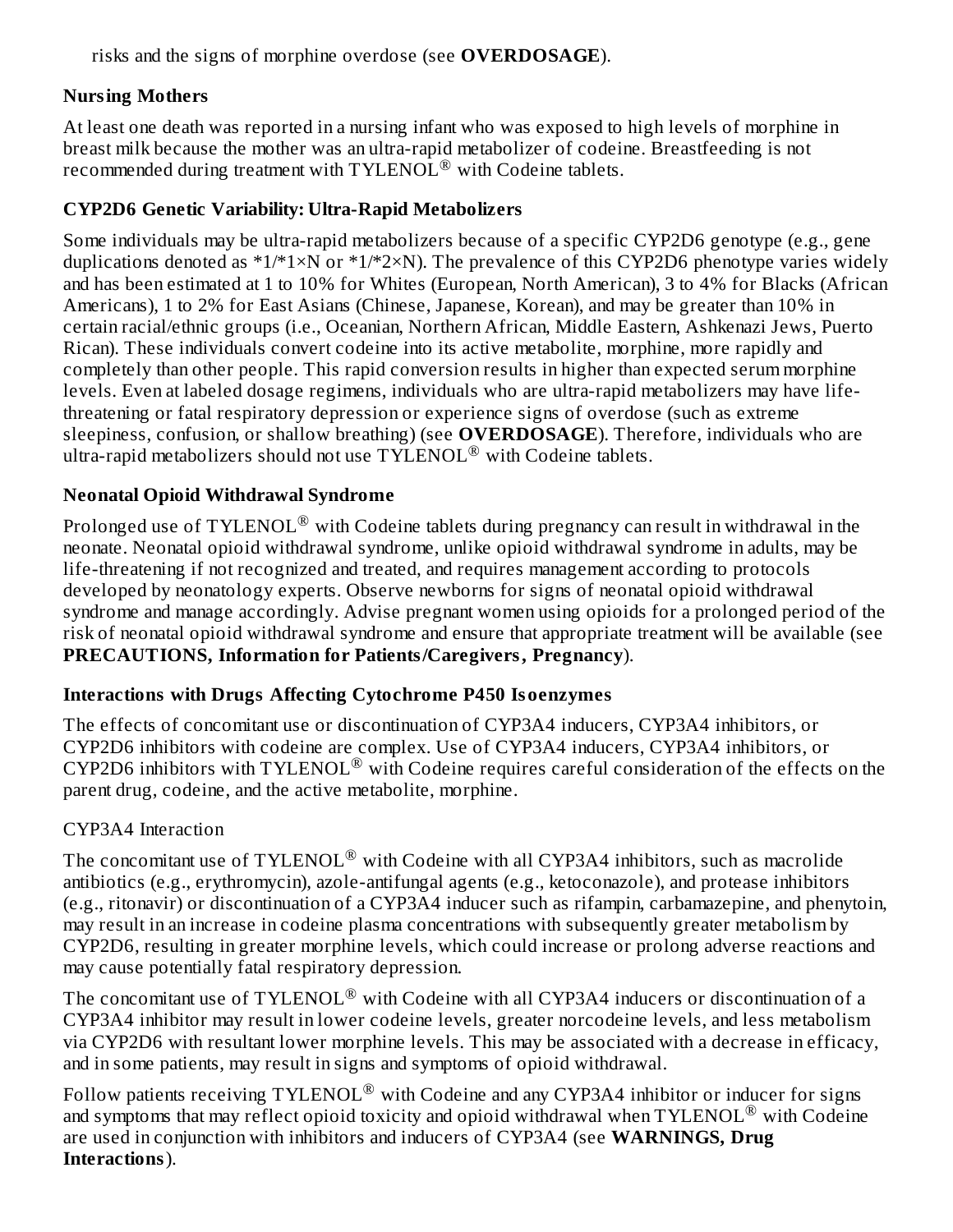If concomitant use of a CYP3A4 inhibitor is necessary or if a CYP3A4 inducer is discontinued, consider dosage reduction of  $\text{TYLENOL}^{\circledR}$  with Codeine until stable drug effects are achieved. Monitor patients for respiratory depression and sedation at frequent intervals.

If concomitant use of a CYP3A4 inducer is necessary or if a CYP3A4 inhibitor is discontinued, consider increasing the  $\text{TYLENOL}^{\circledR}$  with Codeine dosage until stable drug effects are achieved. Monitor for signs of opioid withdrawal (see **PRECAUTIONS, Drug Interactions**).

Risks of Concomitant Use or Discontinuation of CYP2D6 Inhibitors

The concomitant use of TYLENOL $^\circledR$  with Codeine with all CYP2D6 inhibitors (e.g., amiodarone, quinidine) may result in an increase in codeine plasma concentrations and a decrease in active metabolite morphine plasma concentration which could result in an analgesic efficacy reduction or symptoms of opioid withdrawal.

Discontinuation of a concomitantly used CYP2D6 inhibitor may result in a decrease in codeine plasma concentration and an increase in active metabolite morphine plasma concentration which could increase or prolong adverse reactions and may cause potentially fatal respiratory depression.

Follow patients receiving  $\text{TYLENOL}^{\circledR}$  with Codeine and any CYP2D6 inhibitor for signs and symptoms that may reflect opioid toxicity and opioid withdrawal when  $\text{TYLENOL}^{\circledR}$  with Codeine tablets are used in conjunction with inhibitors of CYP2D6.

If concomitant use with a CYP2D6 inhibitor is necessary, follow the patient for signs of reduced efficacy or opioid withdrawal and consider increasing the  $\text{TYLENOL}^{\circledR}$  with Codeine dosage. After stopping use of a CYP2D6 inhibitor, consider reducing the  $\text{TYLENOL}^{\circledR}$  with Codeine dosage and follow the patient for signs and symptoms of respiratory depression or sedation (see **PRECAUTIONS, Drug Interactions**).

### **Hepatotoxicity**

Acetaminophen has been associated with cases of acute liver failure, at times resulting in liver transplant and death. Most of the cases of liver injury are associated with the use of acetaminophen at doses that exceed 4,000 milligrams per day, and often involve more than one acetaminophen-containing product. The excessive intake of acetaminophen may be intentional to cause self-harm or unintentional as patients attempt to obtain more pain relief or unknowingly take other acetaminophen-containing products.

The risk of acute liver failure is higher in individuals with underlying liver disease and in individuals who ingest alcohol while taking acetaminophen.

Instruct patients to look for acetaminophen or APAP on package labels and not to use more than one product that contains acetaminophen. Instruct patients to seek medical attention immediately upon ingestion of more than 4,000 milligrams of acetaminophen per day, even if they feel well.

### **Risks from Concomitant Us e with Benzodiazepines or Other CNS Depressants**

Profound sedation, respiratory depression, coma, and death may result from the concomitant use of TYLENOL<sup>®</sup> with Codeine tablets with benzodiazepines and/or other CNS depressants (e.g., nonbenzodiazepine sedatives/hypnotics, anxiolytics, tranquilizers, muscle relaxants, general anesthetics, antipsychotics, other opioids, alcohol). Because of these risks, reserve concomitant prescribing of these drugs for use in patients for whom alternative treatment options are inadequate.

Observational studies have demonstrated that concomitant use of opioid analgesics and benzodiazepines increases the risk of drug-related mortality compared to use of opioid analgesics alone. Because of similar pharmacological properties, it is reasonable to expect similar risk with the concomitant use of other CNS depressant drugs with opioid analgesics (see **PRECAUTIONS; Drug Interactions**).

If the decision is made to prescribe a benzodiazepine or other CNS depressant concomitantly with an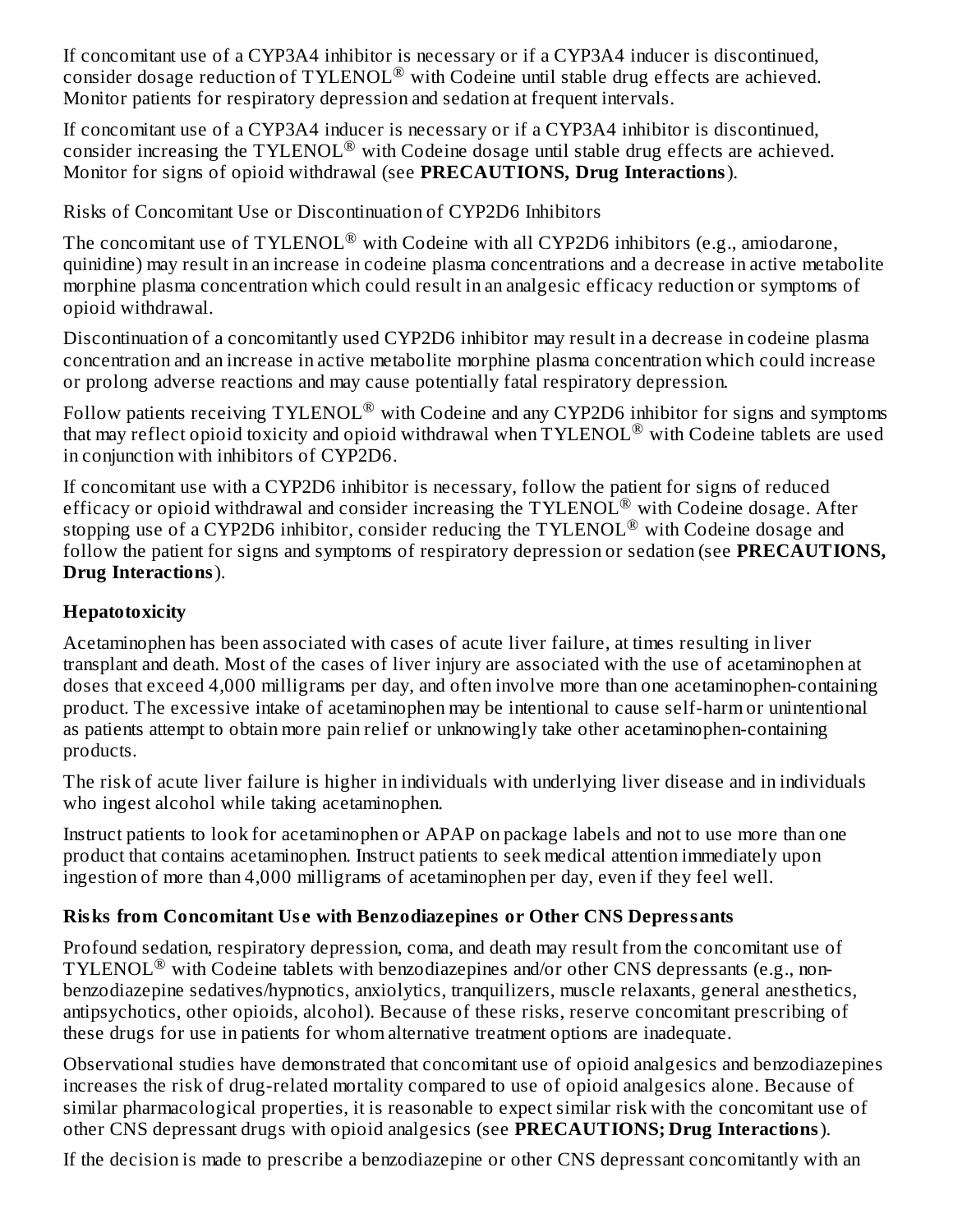opioid analgesic, prescribe the lowest effective dosages and minimum durations of concomitant use. In patients already receiving an opioid analgesic, prescribe a lower initial dose of the benzodiazepine or other CNS depressant than indicated in the absence of an opioid, and titrate based on clinical response. If an opioid analgesic is initiated in a patient already taking a benzodiazepine or other CNS depressant, prescribe a lower initial dose of the opioid analgesic, and titrate based on clinical response. Follow patients closely for signs and symptoms of respiratory depression and sedation.

Advise both patients and caregivers about the risks of respiratory depression and sedation when  $\text{TYLENOL}^{\circledast}$  with Codeine tablets are used with benzodiazepines or other CNS depressants (including alcohol and illicit drugs). Advise patients not to drive or operate heavy machinery until the effects of concomitant use of the benzodiazepine or other CNS depressant have been determined. Screen patients for risk of substance use disorders, including opioid abuse and misuse, and warn them of the risk for overdose and death associated with the use of additional CNS depressants including alcohol and illicit drugs (see **PRECAUTIONS; Drug Interactions, Information for Patients/Caregivers**).

#### **Life-Threatening Respiratory Depression in Patients with Chronic Pulmonary Dis eas e or Elderly, Cachectic, or Debilitated Patients**

The use of TYLENOL $^\circledR$  with Codeine tablets in patients with acute or severe bronchial asthma in an unmonitored setting or in the absence of resuscitative equipment is contraindicated.

### Patients with Chronic Pulmonary Disease

 $\text{TYLENOL}^{\circledR}$  with Codeine-treated patients with significant chronic obstructive pulmonary disease or cor pulmonale, and those with a substantially decreased respiratory reserve, hypoxia, hypercapnia, or pre-existing respiratory depression are at increased risk of decreased respiratory drive including apnea, even at recommended dosages of TYLENOL® with Codeine tablets (see **WARNINGS; Life-Threatening Respiratory Depression**).

Elderly, Cachectic, or Debilitated Patients

Life-threatening respiratory depression is more likely to occur in elderly, cachectic, or debilitated patients because they may have altered pharmacokinetics, including clearance, compared to younger, healthier patients (see **WARNINGS; Life-Threatening Respiratory Depression**).

Monitor such patients closely, particularly when initiating and titrating  $\text{TYLENOL}^{\circledR}$  with Codeine tablets and when  $\text{TYLENOL}^{\circledR}$  with Codeine tablets are given concomitantly with other drugs that depress respiration (see **WARNINGS; Life-Threatening Respiratory Depression**). Alternatively, consider the use of non-opioid analgesics in these patients.

### **Interaction with Monoamine Oxidas e Inhibitors**

Monoamine oxidase inhibitors (MAOIs) may potentiate the effects of morphine, codeine's active metabolite, including respiratory depression, coma, and confusion. TYLENOL<sup>®</sup> with Codeine tablets should not be used in patients taking MAOIs or within 14 days of stopping such treatment.

## **Adrenal Insufficiency**

Cases of adrenal insufficiency have been reported with opioid use, more often following greater than 1 month of use. Presentation of adrenal insufficiency may include non-specific symptoms and signs including nausea, vomiting, anorexia, fatigue, weakness, dizziness, and low blood pressure. If adrenal insufficiency is suspected, confirm the diagnosis with diagnostic testing as soon as possible. If adrenal insufficiency is diagnosed, treat with physiologic replacement doses of corticosteroids. Wean the patient off of the opioid to allow adrenal function to recover and continue corticosteroid treatment until adrenal function recovers. Other opioids may be tried as some cases reported use of a different opioid without recurrence of adrenal insufficiency. The information available does not identify any particular opioids as being more likely to be associated with adrenal insufficiency.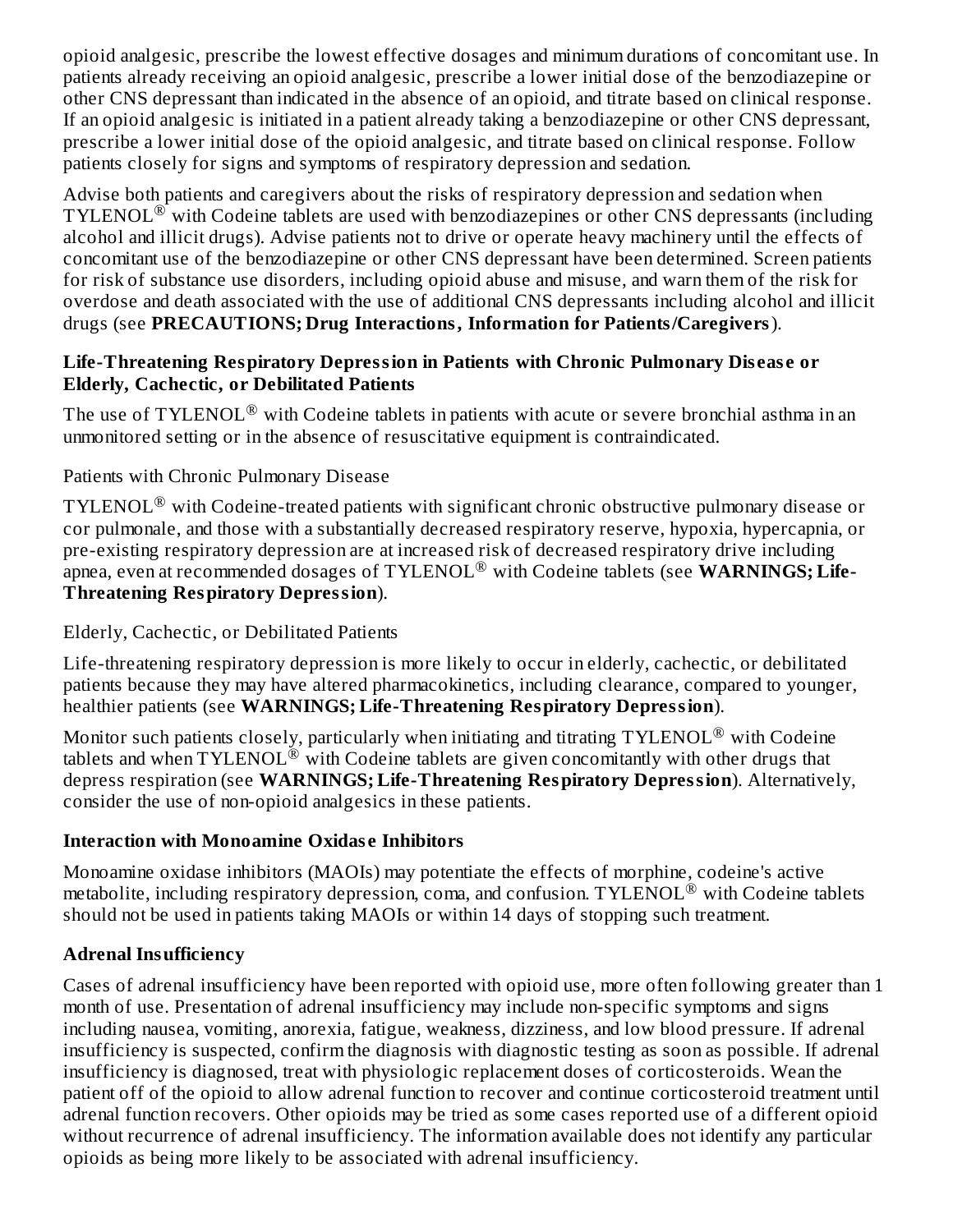### **Severe Hypotension**

 $\text{TYLENOL}^{\circledR}$  with Codeine may cause severe hypotension including orthostatic hypotension and syncope in ambulatory patients. There is increased risk in patients whose ability to maintain blood pressure has already been compromised by a reduced blood volume or concurrent administration of certain CNS depressant drugs (e.g., phenothiazines or general anesthetics) (see **PRECAUTIONS; Drug Interactions**). Monitor these patients for signs of hypotension after initiating or titrating the dosage of TYLENOL<sup>®</sup> with Codeine. In patients with circulatory shock TYLENOL<sup>®</sup> with Codeine tablets may cause vasodilatation that can further reduce cardiac output and blood pressure. Avoid the use of  $\text{TYLENOL}^{\circledR}$  with Codeine tablets with circulatory shock.

#### **Serious Skin Reactions**

Rarely, acetaminophen may cause serious skin reactions such as acute generalized exanthematous pustulosis (AGEP), Stevens-Johnson Syndrome (SJS), and toxic epidermal necrolysis (TEN), which can be fatal. Patients should be informed about the signs of serious skin reactions, and use of the drug should be discontinued at the first appearance of skin rash or any other sign of hypersensitivity.

#### **Risks of Us e in Patients with Increas ed Intracranial Pressure, Brain Tumors, Head Injury, or Impaired Cons ciousness**

In patients who may be susceptible to the intracranial effects of  $CO_2$  retention (e.g., those with evidence of increased intracranial pressure or brain tumors), TYLENOL<sup>®</sup> with Codeine tablets may reduce respiratory drive, and the resultant  ${\rm CO}_2$  retention can further increase intracranial pressure. Monitor such patients for signs of sedation and respiratory depression, particularly when initiating therapy with  $\text{TYLENOL}^{\circledR}$  with Codeine tablets.

Opioids may also obscure the clinical course in a patient with a head injury. Avoid the use of  $\text{TYLENOL}^{\circledR}$  with Codeine tablets in patients with impaired consciousness or coma.

### **Hypers ensitivity/Anaphylaxis**

There have been post-marketing reports of hypersensitivity and anaphylaxis associated with the use of acetaminophen. Clinical signs included swelling of the face, mouth, and throat, respiratory distress, urticaria, rash, pruritus, and vomiting. There were infrequent reports of life-threatening anaphylaxis requiring emergency medical attention. Instruct patients to discontinue  $\text{TYLENOL}^{\textcircled{\tiny{\textregistered}} }$  with Codeine immediately and seek medical care if they experience these symptoms. Do not prescribe TYLENOL ® with Codeine tablets for patients with acetaminophen allergy (see **PRECAUTIONS;Information for Patients/Caregivers**).

### **Risks of Us e in Patients with Gastrointestinal Conditions**

TYLENOL $^{\circledR}$  with Codeine tablets are contraindicated in patients with gastrointestinal obstruction, including paralytic ileus.

The administration of  $\text{TYLENOL}^{\circledR}$  with Codeine tablets or other opioids may obscure the diagnosis or clinical course in patients with acute abdominal conditions.

 $\text{TYLENOL}^{\circledR}$  with Codeine tablets may cause spasm of the sphincter of Oddi. Opioids may cause increases in serum amylase. Monitor patients with biliary tract disease, including acute pancreatitis, for worsening symptoms.

### **Sulfite Sensitivity**

<code>TYLENOL $^\circledR$ </code> with Codeine tablets contain sodium metabisulfite, a sulfite that may cause allergic-type reactions including anaphylactic symptoms and life-threatening or less severe asthmatic episodes in certain susceptible people. The overall prevalence of sulfite sensitivity in the general population is unknown and probably low. Sulfite sensitivity is seen more frequently in asthmatic than in nonasthmatic people.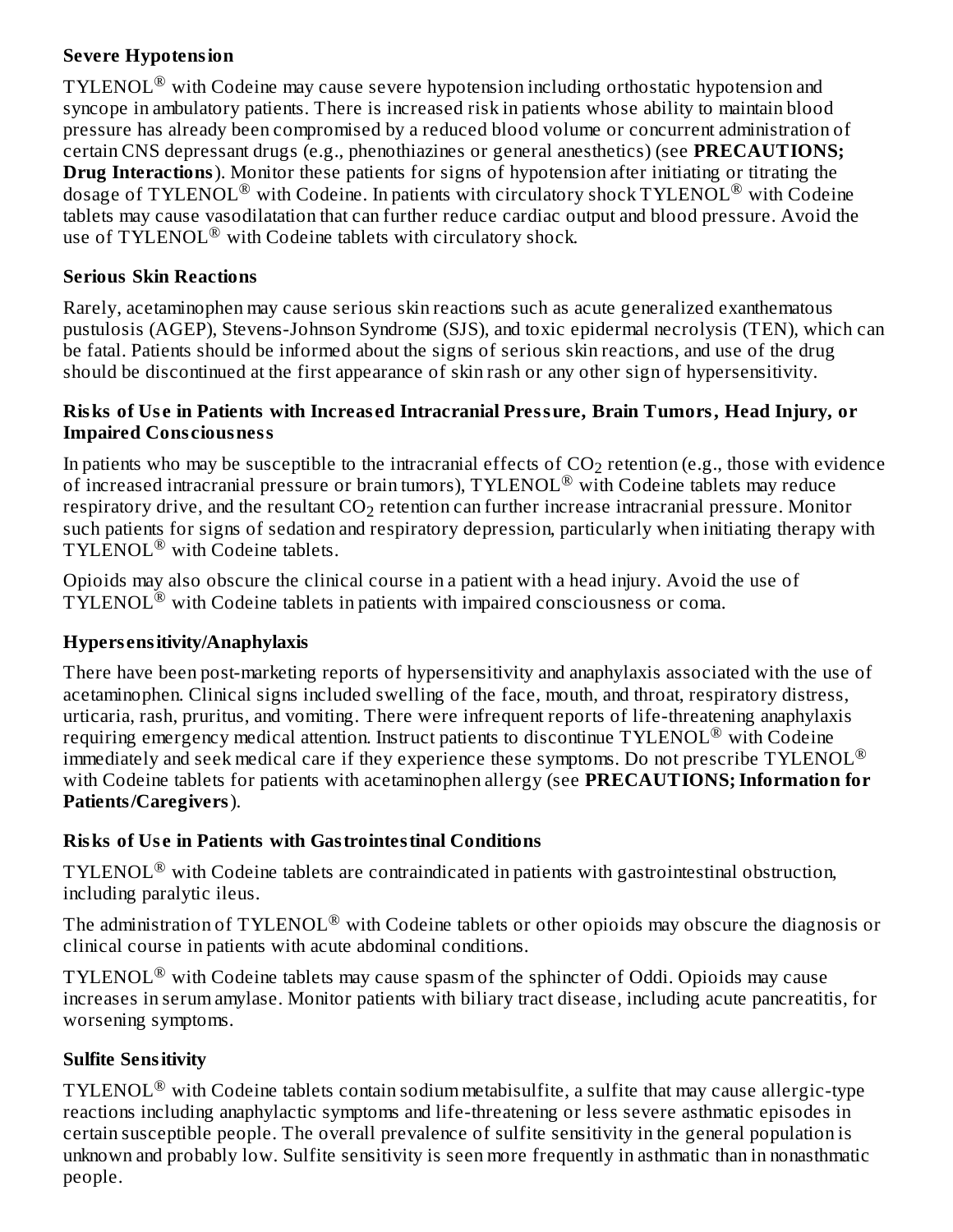#### **Increas ed Risk of Seizures in Patients with Seizure Disorders**

The codeine in TYLENOL $^\circledR$  with Codeine tablets may increase the frequency of seizures in patients with seizure disorders, and may increase the risk of seizures occurring in other clinical settings associated with seizures. Monitor patients with a history of seizure disorders for worsened seizure control during  $TYLENOL<sup>®</sup>$  with Codeine tablets therapy.

#### **Withdrawal**

Avoid the use of mixed agonist/antagonist (e.g, pentazocine, nalbuphine, and butorphanol) or partial agonist (e.g., buprenorphine) analgesics in patients who are receiving a full opioid agonist analgesic, including  $\widehat{\text{TYLENOL}}^{\circledR}$  with Codeine tablets. In these patients, mixed agonist/antagonist and partial analgesics may reduce the analgesic effect and/or precipitate withdrawal symptoms.

When discontinuing  $\text{TYLENOL}^{\circledR}$  with Codeine, gradually taper the dosage (see  $\textbf{DOSAGE}$   $\textbf{AND}$ **ADMINISTRATION**). Do not abruptly discontinue TYLENOL<sup>®</sup> with Codeine tablets (see DRUG **ABUSE AND DEPENDENCE**).

#### **PRECAUTIONS**

#### **Risks of Driving and Operating Machinery**

TYLENOL $^\circledR$  with Codeine tablets may impair the mental or physical abilities needed to perform potentially hazardous activities such as driving a car or operating machinery. Warn patients not to drive or operate dangerous machinery unless they are tolerant to the effects of TYLENOL<sup>®</sup> with Codeine tablets and know how they will react to the medication (see **PRECAUTIONS;Information for Patients/Caregivers**).

#### **Information for Patients/Caregivers**

Advise the patient to read the FDA-approved patient labeling (Medication Guide).

Addiction, Abuse and Misuse

Inform patients that the use of  $\text{TYLENOL}^{\circledR}$  with Codeine tablets, even when taken as recommended, can result in addiction, abuse, and misuse, which can lead to overdose and death (see **WARNINGS**). Instruct patients not to share  $\text{TYLENOL}^{\circledR}$  with Codeine tablets with others and to take steps to protect  $\mathrm{\dot{T}}\mathrm{YLENOL}^{\circledR}$  with Codeine tablets from theft or misuse.

Life-Threatening Respiratory Depression

Inform patients of the risk of life-threatening respiratory depression, including information that the risk is greatest when starting  $\text{TYLENOL}^{\circledR}$  with Codeine tablets or when the dosage is increased, and that it can occur even at recommended dosages (see **WARNINGS**). Advise patients how to recognize respiratory depression and to seek medical attention if breathing difficulties develop.

#### Accidental Ingestion

Inform patients that accidental ingestion, especially by children, may result in respiratory depression or death (see WARNINGS). Instruct patients to take steps to store TYLENOL<sup>®</sup> with Codeine tablets securely. Advise patients to properly dispose of  $\text{TYLENOL}^{\circledR}$  with Codeine tablets in accordance with local state guidelines and/or regulations.

Ultra-Rapid Metabolism of Codeine and Other Risk Factors for Life-Threatening Respiratory Depression in Children

Advise caregivers that  $\text{TYLENOL}^{\circledR}$  with Codeine is contraindicated in all children younger than 12 years of age and in children younger than 18 years of age following tonsillectomy and/or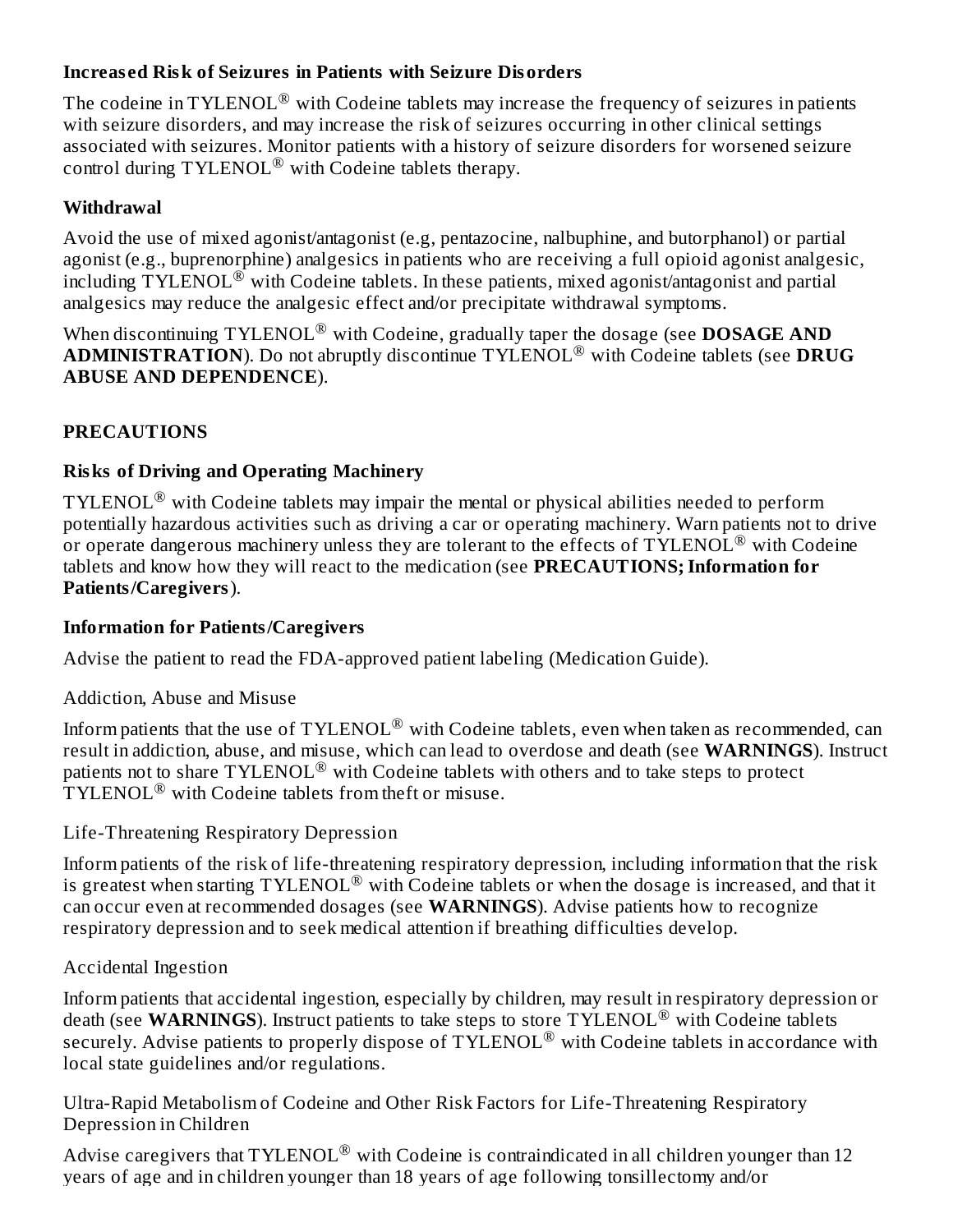adenoidectomy. Advise caregivers of children 12 to 18 years of age receiving  $\text{TYLENOL} ^{\circledR}$  with Codeine to monitor for signs of respiratory depression (see **WARNINGS**)*.*

### Interactions with Benzodiazepines and Other CNS Depressants

Inform patients and caregivers that potentially fatal additive effects may occur if  $\text{TYLENOL}^{\circledR}$  with Codeine is used with benzodiazepines or other CNS depressants, including alcohol, and not to use these drugs concomitantly unless supervised by a healthcare provider (see **WARNINGS, PRECAUTIONS; Drug Interactions**).

#### Serotonin Syndrome

Inform patients that opioids could cause a rare but potentially life-threatening condition resulting from concomitant administration of serotonergic drugs. Warn patients of the symptoms and signs of serotonin syndrome and to seek medical attention right away if symptoms develop.

Instruct patients to inform their healthcare provider if they are taking, or plan to take serotonergic medications (see **PRECAUTIONS; Drug Interactions**).

#### MAOI Interaction

Inform patients not to take  $\text{TYLENOL}^\circledR$  with Codeine tablets while using any drugs that inhibit monoamine oxidase. Patients should not start MAOIs while taking  $\text{TYLENOL}^{\textcircled{\tiny{\textregistered}} }$  with Codeine tablets (see **WARNINGS, Drug Interactions**).

#### Adrenal Insufficiency

Inform patients that opioids could cause adrenal insufficiency, a potentially life-threatening condition. Adrenal insufficiency may present with non-specific symptoms and signs such as nausea, vomiting, anorexia, fatigue, weakness, dizziness, and low blood pressure. Advise patients to seek medical attention if they experience a constellation of these symptoms (see **WARNINGS**).

#### Important Administration Instructions

Instruct patients how to properly take TYLENOL<sup>®</sup> with Codeine tablets (see **DOSAGE AND ADMINISTRATION**).

- Advise patients not to adjust the dose of TYLENOL $^{\circledR}$  with Codeine without consulting a physician or other healthcare professional.
- If patients have been receiving treatment with  $\text{TYLENOL}^\circledR$  with Codeine tablets for more than a few weeks and cessation of therapy is indicated, counsel them on the importance of safely tapering the dose and that abruptly discontinuing the medication could precipitate withdrawal symptoms. Provide a dose schedule to accomplish a gradual discontinuation of the medication (see **WARNINGS**).

### Maximum Daily Dose of Acetaminophen

Inform patients not to take more than 4,000 milligrams of acetaminophen per day. Advise patients to call their healthcare provider if they have taken more than the recommended dose.

### Hypotension

Inform patients that  $\text{TYLENOL}^\circledR$  with Codeine may cause orthostatic hypotension and syncope. Instruct patients how to recognize symptoms of low blood pressure and how to reduce the risk of serious consequences should hypotension occur (e.g., sit or lie down, carefully rise from a sitting or lying position) (see **WARNINGS; Hypotension**).

#### Anaphylaxis

Inform patients that anaphylaxis has been reported with ingredients contained in  $\text{TYLENOL}^{\circledR}$  with Codeine. Advise patients how to recognize such a reaction, and if they develop signs of allergy such as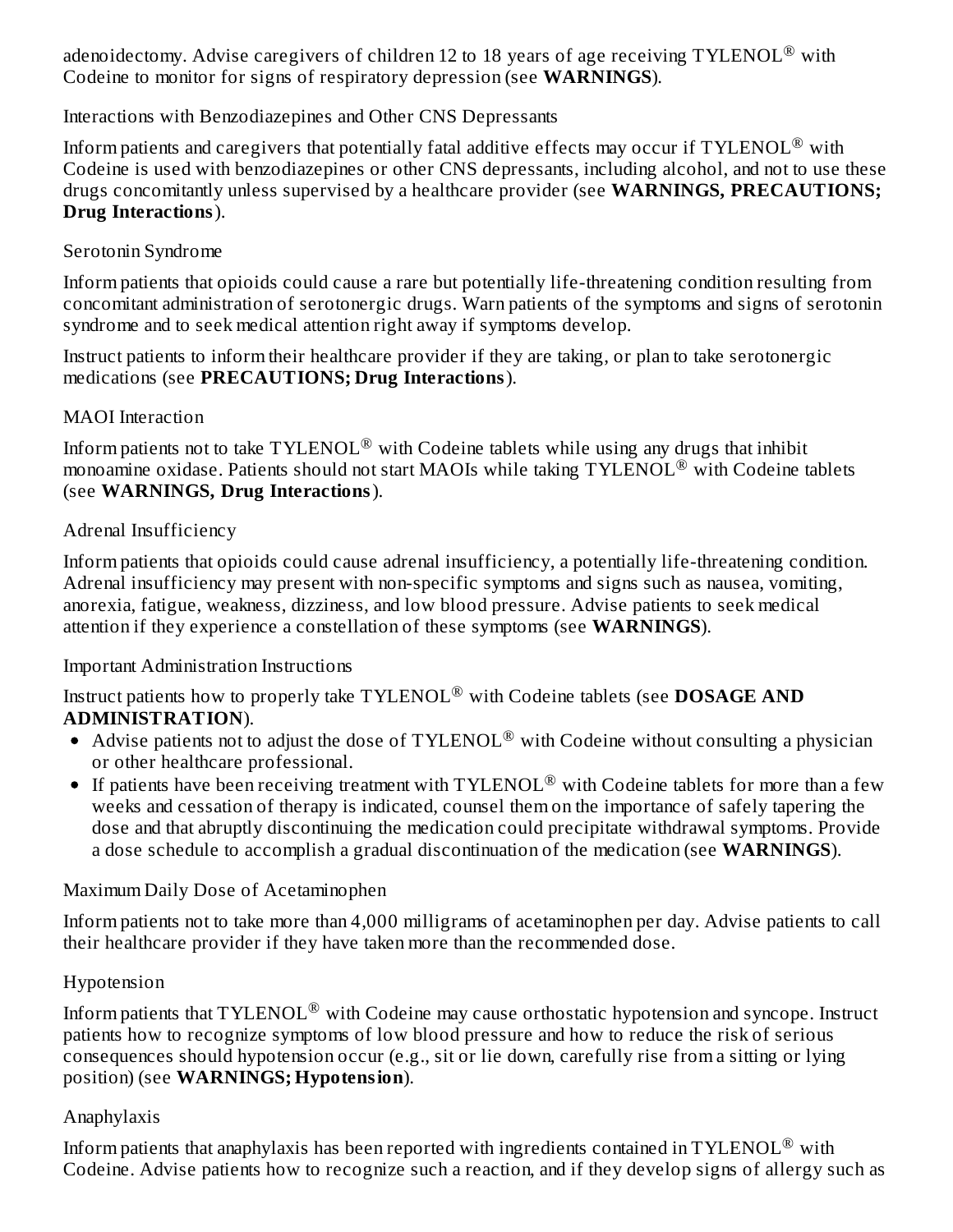a rash or difficulty breathing to stop taking  $\text{TYLENOL}^{\circledR}$  with Codeine and seek medical attention. (see **CONTRAINDICATIONS, ADVERSE REACTIONS**).

#### Pregnancy

#### *Neonatal Opioid Withdrawal Syndrome*

Inform female patients of reproductive potential that prolonged use of  $\text{TYLENOL}^{\circledR}$  with Codeine during pregnancy can result in neonatal opioid withdrawal syndrome, which may be life-threatening if not recognized and treated (see **WARNINGS, Pregnancy**).

#### *Embryo-Fetal Toxicity*

Inform female patients of reproductive potential that  $\text{TYLENOL}^{\circledR}$  with Codeine can cause fetal harm and to inform the prescriber of a known or suspected pregnancy (see **PRECAUTIONS; Pregnancy**).

#### **Lactation**

Advise women that breastfeeding is not recommended during treatment with  $\text{TYLENOL}^{\circledR}$  with Codeine tablets (see **PRECAUTIONS; Nursing Mothers)**.

### Infertility

Inform patients that chronic use of opioids may cause reduced fertility. It is not known whether these effects on fertility are reversible.

### Driving or Operating Heavy Machinery

Inform patients that  $\text{TYLENOL}^{\circledR}$  with Codeine tablets may impair the mental and/or physical abilities required for the performance of potentially hazardous tasks such as driving a car or operating machinery and to avoid such tasks while taking this product, until they know how they will react to the medication.

### Constipation

Advise patients of the potential for severe constipation, including management instructions and when to seek medical attention (see **ADVERSE REACTIONS, CLINICAL PHARMACOLOGY**).

### Disposal of Unused  $\mathop{\rm TYLENOL}\nolimits^{\circledR}$  with Codeine

Advise patients to properly dispose of  $\text{TYLENOL}^{\circledR}$  with Codeine tablets. Advise patients to throw the drug in the household trash following these steps:

- 1. Remove them from their original containers and mix them with an undesirable substance, such as used coffee grounds or kitty litter (this makes the drug less appealing to children and pets, and unrecognizable to people who may intentionally go through the trash seeking drugs).
- 2. Place the mixture in a sealable bag, empty can, or other container to prevent the drug from leaking or breaking out of a garbage bag, or dispose of unused tablets in accordance with local state guidelines and/or regulations.

### **Drug Interactions**

### CYP2D6 Inhibitors

Codeine is metabolized by CYP2D6 to form morphine. The concomitant use of TYLENOL $^{\circledR}$  with Codeine and CYP2D6 inhibitors (e.g., paroxetine, fluoxetine, bupropion, quinidine) can increase the plasma concentration of codeine, but can decrease the plasma concentration of active metabolite morphine, which could result in reduced analgesic efficacy or symptoms of opioid withdrawal, particularly when an inhibitor is added after a stable dose of  $\text{TYLENOL}^{\circledR}$  with Codeine is achieved (see **CLINICAL PHARMACOLOGY**).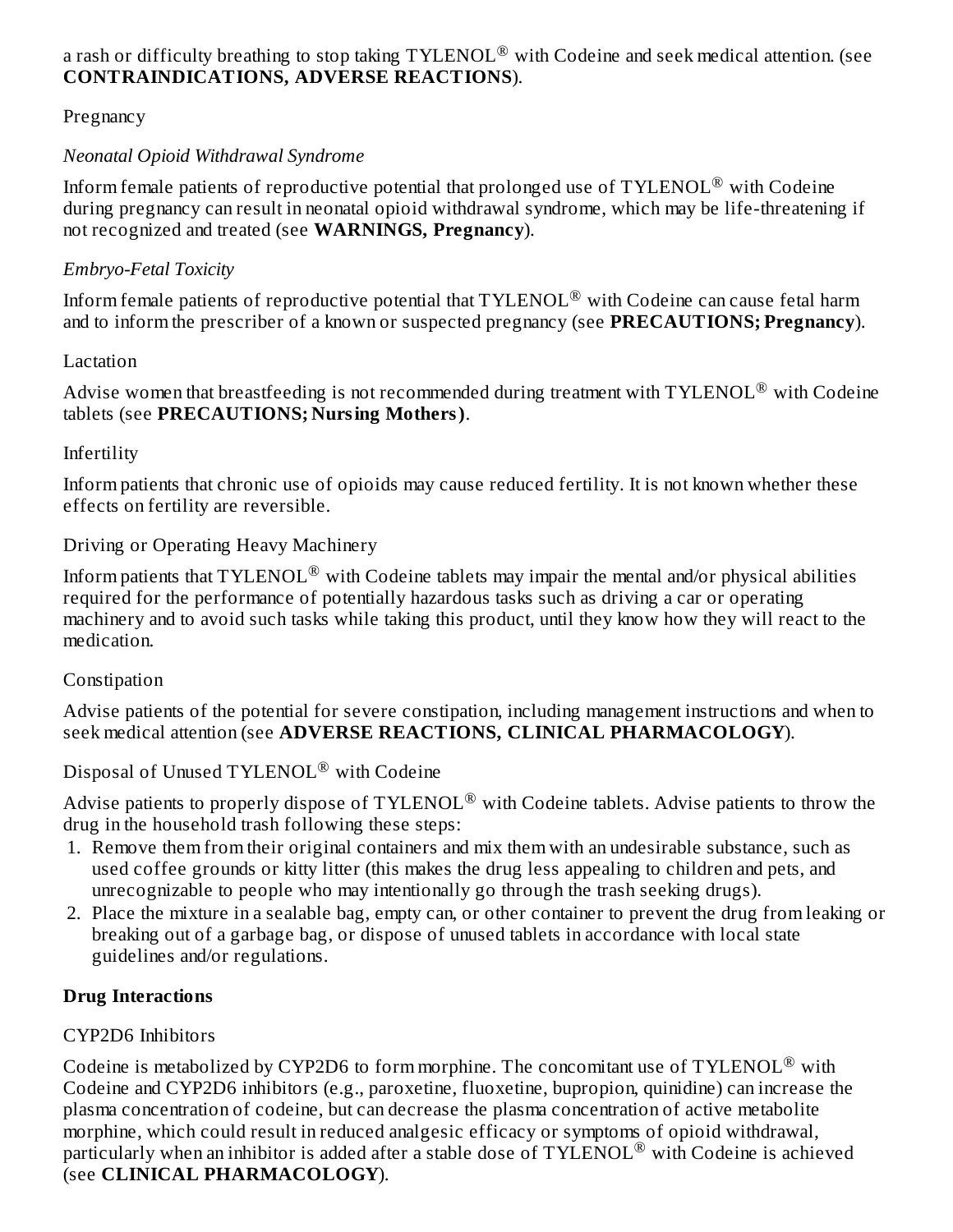After stopping a CYP2D6 inhibitor, as the effects of the inhibitor decline, the codeine plasma concentration will decrease but the active metabolite morphine plasma concentration will increase, which could increase or prolong adverse reactions and may cause potentially fatal respiratory depression (see **CLINICAL PHARMACOLOGY**).

If concomitant use with a CYP2D6 inhibitor is necessary, or if a CYP2D6 inhibitor is discontinued after concomitant use, consider dosage adjustment of  $\text{TYLENOL}^{\circledR}$  with Codeine and monitor patients closely at frequent intervals.

If concomitant use with CYP2D6 inhibitors is necessary, follow the patient for reduced efficacy or signs and symptoms of opioid withdrawal and consider increasing the dosage of  $\text{TYLENOL}^{\circledR}$  with Codeine as needed.

After stopping use of a CYP2D6 inhibitor, consider reducing the dosage of TYLENOL $^\circledR$  with Codeine and monitor the patient for signs and symptoms of respiratory depression or sedation.

#### CYP3A4 Inhibitors

The concomitant use of  $\text{TYLENOL}^\circledR$  with Codeine tablets and CYP3A4 inhibitors, such as macrolide antibiotics (e.g., erythromycin), azole-antifungal agents (e.g. ketoconazole), and protease inhibitors (e.g., ritonavir), may result in an increase in codeine plasma concentrations , with subsequently greater metabolism by CYP2D6, resulting in greater morphine levels, which could increase or prolong adverse reactions and may cause potentially fatal respiratory depression, particularly when an inhibitor is added after a stable dose of  $\text{TYLENOL}^{\tilde{\text{®}}}$  with Codeine is achieved (see  $\textbf{WARNINGS}$ ).

After stopping a CYP3A4 inhibitor, as the effects of the inhibitor decline, it may result in lower codeine levels, greater norcodeine levels, and less metabolism via CYP2D6 with resultant lower morphine levels (see **CLINICAL PHARMACOLOGY**), resulting in decreased opioid efficacy or a withdrawal syndrome in patients who had developed physical dependence to codeine.

If concomitant use of CYP3A4 inhibitor is necessary, consider dosage reduction of TYLENOL  $^\circledR$  with Codeine until stable drug effects are achieved. Monitor patients for respiratory depression and sedation at frequent intervals.

If a CYP3A4 inhibitor is discontinued, consider increasing the  $\text{TYLENOL}^\circledR$  with Codeine tablets dosage until stable drug effects are achieved. Monitor for signs of opioid withdrawal.

### CYP3A4 Inducers

The concomitant use of TYLENOL $^{\circledR}$  with Codeine tablets and CYP3A4 inducers (e.g., rifampin, carbamazepine, phenytoin) can result in lower codeine levels, greater norcodeine levels, and less metabolism via CYP2D6 with resultant lower morphine levels (see **CLINICAL PHARMACOLOGY**), resulting in decreased efficacy or onset of a withdrawal syndrome in patients who have developed physical dependence (see **WARNINGS**).

After stopping a CYP3A4 inducer, as the effects of the inducer decline, codeine plasma concentrations may increase, with subsequently greater metabolism by cytochrome CYP2D6, resulting in greater morphine levels (see **CLINICAL PHARMACOLOGY**), which could increase or prolong both the therapeutic effects and adverse reactions, and may cause serious respiratory depression.

If concomitant use of a CYP3A4 inducer is necessary, follow the patient for reduced efficacy and signs of opioid withdrawal and consider increasing the  $\text{TYLENOL}^{\circledR}$  with Codeine dosage as needed.

If a CYP3A4 inducer is discontinued, consider a  $\text{TYLENOL}^{\circledR}$  with Codeine tablets dosage reduction and monitor for signs of respiratory depression and sedation at frequent intervals.

Benzodiazepines and Other Central Nervous System (CNS) Depressants

Due to additive pharmacologic effect, the concomitant use of benzodiazepines or other CNS depressants, including alcohol, other sedatives/hypnotics, anxiolytics, tranquilizers, muscle relaxants,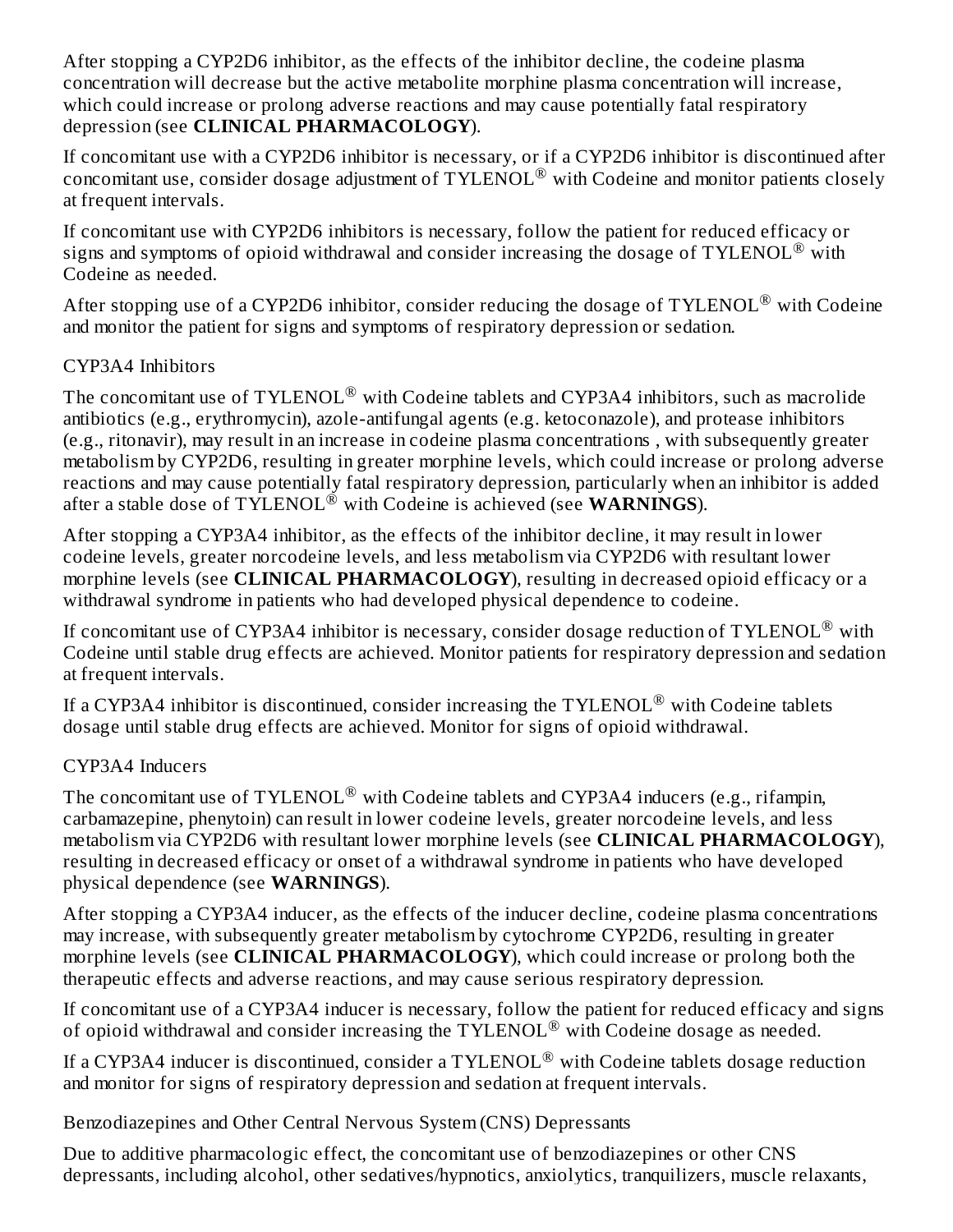general anesthetics, antipsychotics and other opioids, can increase the risk of hypotension, respiratory depression, profound sedation, coma, and death.

Reserve concomitant prescribing of these drugs for use in patients for whom alternative treatment options are inadequate. Limit dosages and durations to the minimum required. Follow patients closely for signs of respiratory depression and sedation (see **WARNINGS**).

#### Serotonergic Drugs

The concomitant use of opioids with other drugs that affect the serotonergic neurotransmitter system has resulted in serotonin syndrome. Examples of these drugs include, selective serotonin reuptake inhibitors (SSRIs), serotonin and norepinephrine reuptake inhibitors (SNRIs), tricyclic antidepressants (TCAs), triptans, 5-HT3 receptor antagonists, drugs that effect the serotonin neurotransmitter system (e.g., mirtazapine, trazodone, tramadol), and monoamine oxidase (MAO) inhibitors (used to treat psychiatric disorders and also others, such as linezolid and intravenous methylene blue) (see **PRECAUTIONS;Information for Patients/Caregivers**).

If concomitant use is warranted, carefully observe the patient, particularly during treatment initiation and dose adjustment. Discontinue  $\text{TYLENOL}^{\circledR}$  with Codeine tablets immediately if serotonin syndrome is suspected.

#### Monoamine Oxidase Inhibitors (MAOIs)

The concomitant use of opioids and MAOIs, such as phenelzine, tranylcypromine, linezolid, may manifest as serotonin syndrome or opioid toxicity.

Advise patients taking  $\text{TYLENOL}^{\circledR}$  with Codeine tablets not to use MAOIs or within 14 days of stopping such treatment. If urgent use of an opioid is necessary, use test doses and frequent titration of small doses of other opioids (such as oxycodone, hydrocodone, oxymorphone, hydrocodone, or buprenorphine) to treat pain while closely monitoring blood pressure and signs and symptoms of CNS and respiratory depression.

### Mixed Agonist/Antagonist and Partial Agonist Opioid Analgesics

The concomitant use of opioids with other opioid analgesics, such as butorphanol, nalbuphine, pentazocine, may reduce the analgesic effect of  $\text{TYLENOL}^{\circledR}$  with Codeine tablets and/or precipitate withdrawal symptoms.

Advise patient to avoid concomitant use of these drugs.

### Muscle Relaxants

 $\text{TYLENOL}^{\circledR}$  with Codeine tablets may enhance the neuromuscular blocking action of skeletal muscle relaxants and produce an increased degree of respiratory depression.

If concomitant use is warranted, monitor patients for signs of respiratory depression that may be greater than otherwise expected and decrease the dosage of  $\text{TYLENOL}^{\textcircled{\textregistered}}}$  with Codeine tablets and/or the muscle relaxant as necessary.

### **Diuretics**

Opioids can reduce the efficacy of diuretics by inducing the release of antidiuretic hormone.

If concomitant use is warranted, monitor patients for signs of diminished diuresis and/or effects on blood pressure and increase the dosage of the diuretic as needed.

### Anticholinergic Drugs

The concomitant use of anticholinergic drugs may increase risk of urinary retention and/or severe constipation, which may lead to paralytic ileus.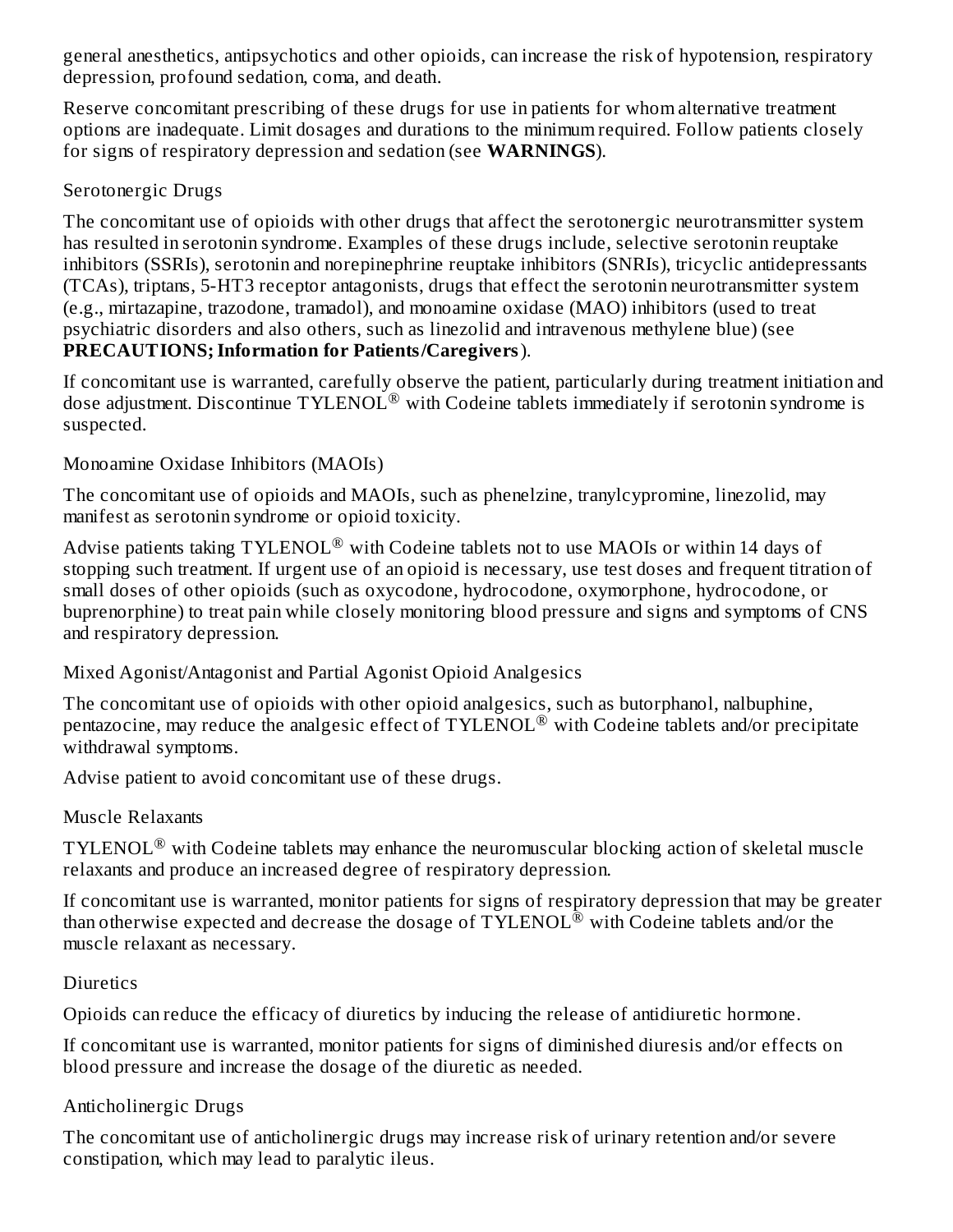If concomitant use is warranted, monitor patients for signs of urinary retention or reduced gastric motility when  $\text{TYLENOL}^{\circledR}$  with Codeine tablets are used concomitantly with anticholinergic drugs.

#### **Drug/Laboratory Test Interactions**

Codeine may increase serum amylase levels.

Acetaminophen may produce false-positive test results for urinary 5-hydroxyindoleacetic acid.

## **Carcinogenesis, Mutagenesis, Impairment of Fertility**

### **Carcinogenesis**

Long-term studies to evaluate the carcinogenic potential of the combination of codeine and acetaminophen have not been conducted.

Two-year carcinogenicity studies have been conducted in F344/N rats and B6C3F1 mice. There was no evidence of carcinogenicity in male and female rats, respectively, at dietary doses up to 70 and 80 mg/kg/day of codeine sulfate (approximately 2 times the maximum recommended daily dose of 360  $mg/day$  for adults on a mg/m<sup>2</sup> basis) for two years. Similarly there was no evidence of carcinogenicity activity in male and female mice at dietary doses up to 400 mg/kg/day of codeine sulfate (approximately 5 times the maximum recommended daily dose of  $360$  mg/day for adults on a mg/m<sup>2</sup> basis) for two years.

Long-term studies in mice and rats have been completed by the National Toxicology Program to evaluate the carcinogenic potential of acetaminophen. In 2-year feeding studies, F344/N rats and B6C3F1 mice were fed a diet containing acetaminophen up to 6000 ppm. Female rats demonstrated equivocal evidence of carcinogenic activity based on increased incidences of mononuclear cell leukemia at 0.8 times the maximum human daily dose (MHDD) of 4 grams/day, based on a body surface area comparison. In contrast, there was no evidence of carcinogenic activity in male rats that received up to 0.7 times or mice at up to 1.2–1.4 times the MHDD, based on a body surface area comparison.

### Mutagenesis

Codeine sulfate was not mutagenic in the *in vitro* bacterial reverse mutation assay or clastogenic in the *in vitro* Chinese hamster ovary cell chromosome aberration assay.

In the published literature, acetaminophen has been reported to be clastogenic when administered at 1500 mg/kg/day to the rat model (3.6-times the MHDD, based on a body surface area comparison). In contrast, no clastogenicity was noted at a dose of 750 mg/kg/day (1.8-times the MHDD, based on a body surface area comparison), suggesting a threshold effect.

### Impairment of Fertility

No nonclinical fertility studies have been conducted with codeine or the combination of codeine and acetaminophen.

In studies conducted by the National Toxicology Program, fertility assessments with acetaminophen have been completed in Swiss CD-1 mice via a continuous breeding study. There were no effects on fertility parameters in mice consuming up to 1.7 times the MHDD of acetaminophen, based on a body surface area comparison. Although there was no effect on sperm motility or sperm density in the epididymis, there was a significant increase in the percentage of abnormal sperm in mice consuming 1.78 times the MHDD (based on a body surface comparison) and there was a reduction in the number of mating pairs producing a fifth litter at this dose, suggesting the potential for cumulative toxicity with chronic administration of acetaminophen near the upper limit of daily dosing.

Published studies in rodents report that oral acetaminophen treatment of male animals at doses that are 1.2 times the MHDD and greater (based on a body surface comparison) result in decreased testicular weights, reduced spermatogenesis, reduced fertility, and reduced implantation sites in females given the same doses. These effects appear to increase with the duration of treatment. The clinical significance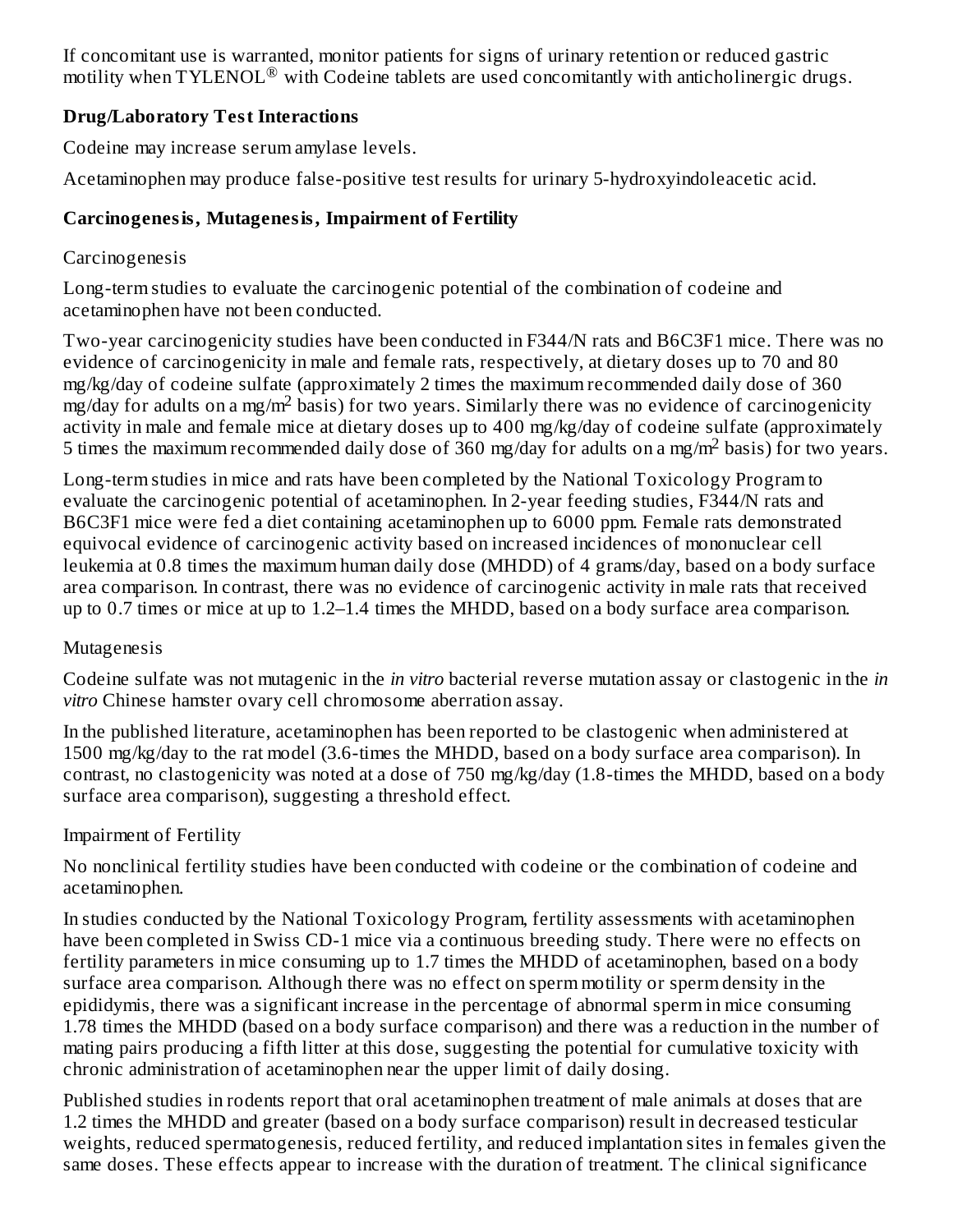of these findings is not known.

## *Infertility*

Chronic use of opioids may cause reduced fertility in females and males of reproductive potential. It is not known whether these effects on fertility are reversible (see **ADVERSE REACTIONS**).

## **Pregnancy**

Teratogenic Effects

## *Codeine*

A study in rats and rabbits reported no teratogenic effect of codeine administered during the period of organogenesis in doses ranging from 5 to 120 mg/kg. In the rat, doses at the 120 mg/kg level, in the toxic range for the adult animal, were associated with an increase in embryo resorption at the time of implantation. In another study a single 100 mg/kg subcutaneous dose of codeine administered to pregnant mice reportedly resulted in delayed ossification in the offspring.

There are no adequate and well-controlled studies in pregnant women.  $\text{TYLENOL}^{\circledR}$  with Codeine should be used during pregnancy only if the potential benefit justifies the potential risk to the fetus.

## Nonteratogenic Effects

## *Fetal/Neonatal Adverse Reactions*

Prolonged use of opioid analgesics during pregnancy for medical or nonmedical purposes can result in physical dependence in the neonate and neonatal opioid withdrawal syndrome shortly after birth.

Neonatal opioid withdrawal syndrome presents as irritability, hyperactivity and abnormal sleep pattern, high pitched cry, tremor, vomiting, diarrhea and failure to gain weight. The onset, duration, and severity of neonatal opioid withdrawal syndrome vary based on the specific opioid used, duration of use, timing and amount of last maternal use, and rate of elimination of the drug by the newborn. Observe newborns for symptoms of neonatal opioid withdrawal syndrome and manage accordingly (see **WARNINGS**).

## **Labor or Delivery**

Opioids cross the placenta and may produce respiratory depression and psycho-physiologic effects in neonates. An opioid antagonist, such as naloxone, must be available for reversal of opioid-induced respiratory depression in the neonate. TYLENOL<sup>®</sup> with Codeine is not recommended for use in pregnant women during or immediately prior to labor, when other analgesic techniques are more appropriate. Opioid analgesics, including  $\text{TYLENOL}^\circledR$  with Codeine, and can prolong labor through actions which temporarily reduce the strength, duration, and frequency of uterine contractions. However, this effect is not consistent and may be offset by an increased rate of cervical dilation, which tends to shorten labor. Monitor neonates exposed to opioid analgesics during labor for signs of excess sedation and respiratory depression.

Narcotic analgesics should be avoided during labor if delivery of a premature infant is anticipated. If the mother has received narcotic analgesics during labor, newborn infants should be observed closely for signs of respiratory depression. Resuscitation may be required (see **OVERDOSAGE**). The effect of codeine, if any, on the later growth, development, and functional maturation of the child is unknown.

## **Nursing Mothers**

Codeine and its active metabolite, morphine, are present in human milk. There are published studies and cases that have reported excessive sedation, respiratory depression, and death in infants exposed to codeine via breast milk. Women who are ultra-rapid metabolizers of codeine achieve higher than expected serum levels of morphine, potentially leading to higher levels of morphine in breast milk that can be dangerous in their breastfed infants. In women with normal codeine metabolism (normal CYP2D6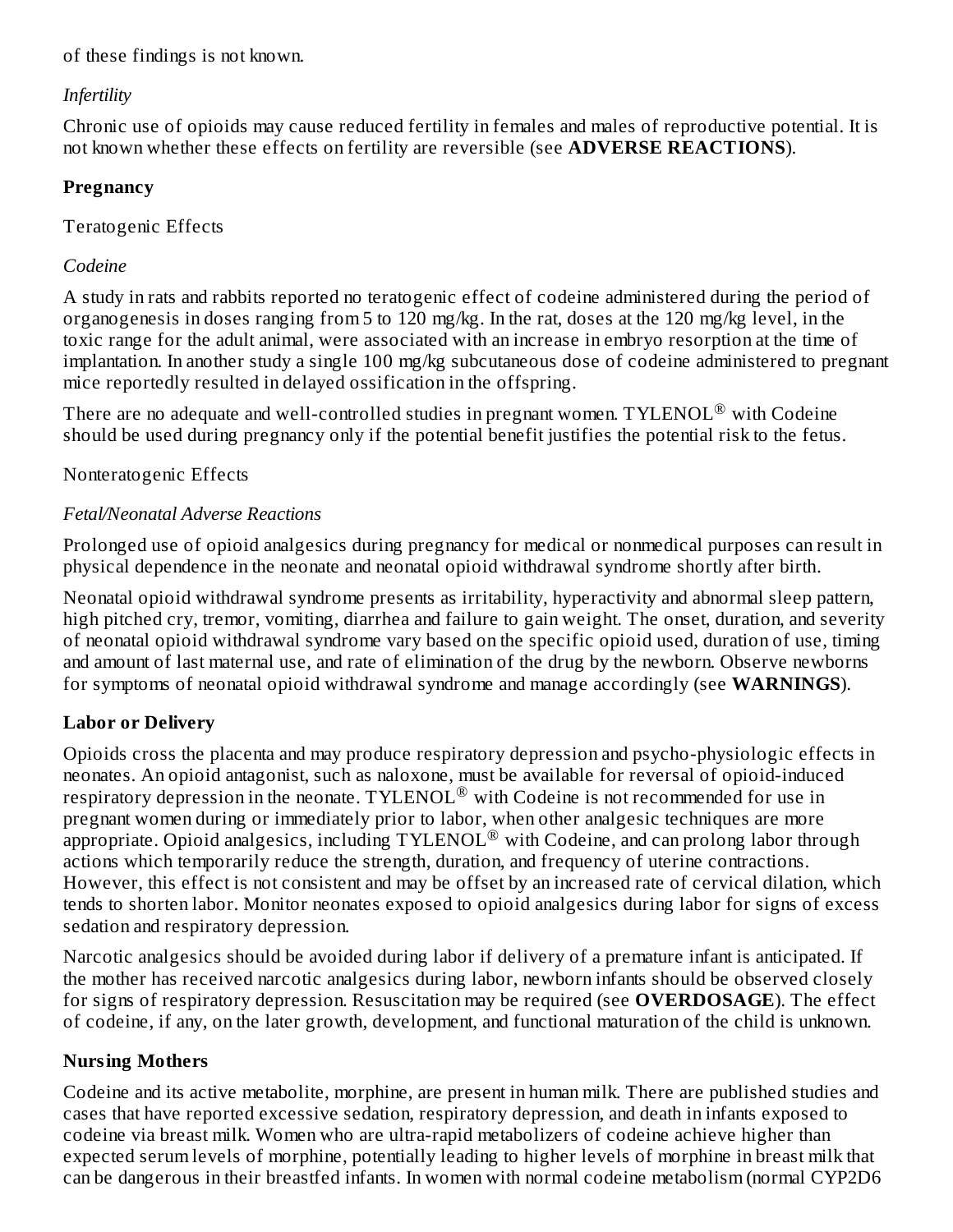activity), the amount of codeine secreted into human milk is low and dose-dependent.

There is no information on the effects of codeine on milk production. Because of the potential for serious adverse reactions, including excess sedation, respiratory depression, and death in a breastfed infant, advise patients that breastfeeding is not recommended during treatment with  $\text{TYLENOL}^{\circledR}$  with Codeine tablets (see **WARNINGS**).

Acetaminophen is excreted in breast milk in small amounts, but the significance of its effect on nursing infants is not known. Because of the potential for serious adverse reactions in nursing infants from acetaminophen, a decision should be made whether to discontinue nursing or discontinue the drug, taking into account the importance of the drug to the mother.

### Clinical Considerations

If infants are exposed to  $\text{TYLENOL}^{\circledR}$  with Codeine tablets through breast milk, they should be monitored for excess sedation and respiratory depression. Withdrawal symptoms can occur in breastfed infants when maternal administration of an opioid analgesic is stopped, or when breastfeeding is stopped.

### **Pediatric Us e**

The safety and effectiveness of  $\text{TYLENOL}^\circledR$  with Codeine in pediatric patients below the age of 18 have not been established.

Life-threatening respiratory depression and death have occurred in children who received codeine (see **WARNINGS**). In most of the reported cases, these events followed tonsillectomy and/or adenoidectomy, and many of the children had evidence of being ultra-rapid metabolizers of codeine (i.e., multiple copies of the gene for CYP2D6 or high morphine concentrations). Children with sleep apnea may be particularly sensitive to the respiratory depressant effects of codeine.

Because of the risk of life-threatening respiratory depression and death:

- $\text{TYLENOL}^{\circledR}$  with Codeine tablets are contraindicated for all children younger than 12 years of age (see **CONTRAINDICATIONS**).
- $\text{TYLENOL}^{\circledR}$  with Codeine tablets are contraindicated for post-operative management in pediatric patients younger than 18 years of age following tonsillectomy and/or adenoidectomy (see **CONTRAINDICATIONS**).
- Avoid the use of TYLENOL $^{\circledR}$  with Codeine tablets in adolescents 12 to 18 years of age who have other risk factors that may increase their sensitivity to the respiratory depressant effects of codeine unless the benefits outweigh the risks. Risk factors include conditions associated with hypoventilation, such as post-operative status, obstructive sleep apnea, obesity, severe pulmonary disease, neuromuscular disease, and concomitant use of other medications that cause respiratory depression (see **WARNINGS**).

### **Geriatric Us e**

Elderly patients (aged 65 years or older) may have increased sensitivity to  $\text{TYLENOL}^{\circledR}$  with Codeine tablets. In general, use caution when selecting a dosage for an elderly patient, usually starting at the low end of the dosing range, reflecting the greater frequency of decreased hepatic, renal, or cardiac function and of concomitant disease or other drug therapy.

Respiratory depression is the chief risk for elderly patients treated with opioids, and has occurred after large initial doses were administered to patients who were not opioid-tolerant or when opioids were co-administered with other agents that depress respiration. Titrate the dosage of TYLENOL<sup>®</sup> with Codeine tablets slowly in geriatric patients and monitor closely for signs of central nervous system depression (see **WARNINGS**).

These drugs are known to be substantially excreted by the kidney, and the risk of adverse reactions to this drug may be greater in patients with impaired renal function. Because elderly patients are more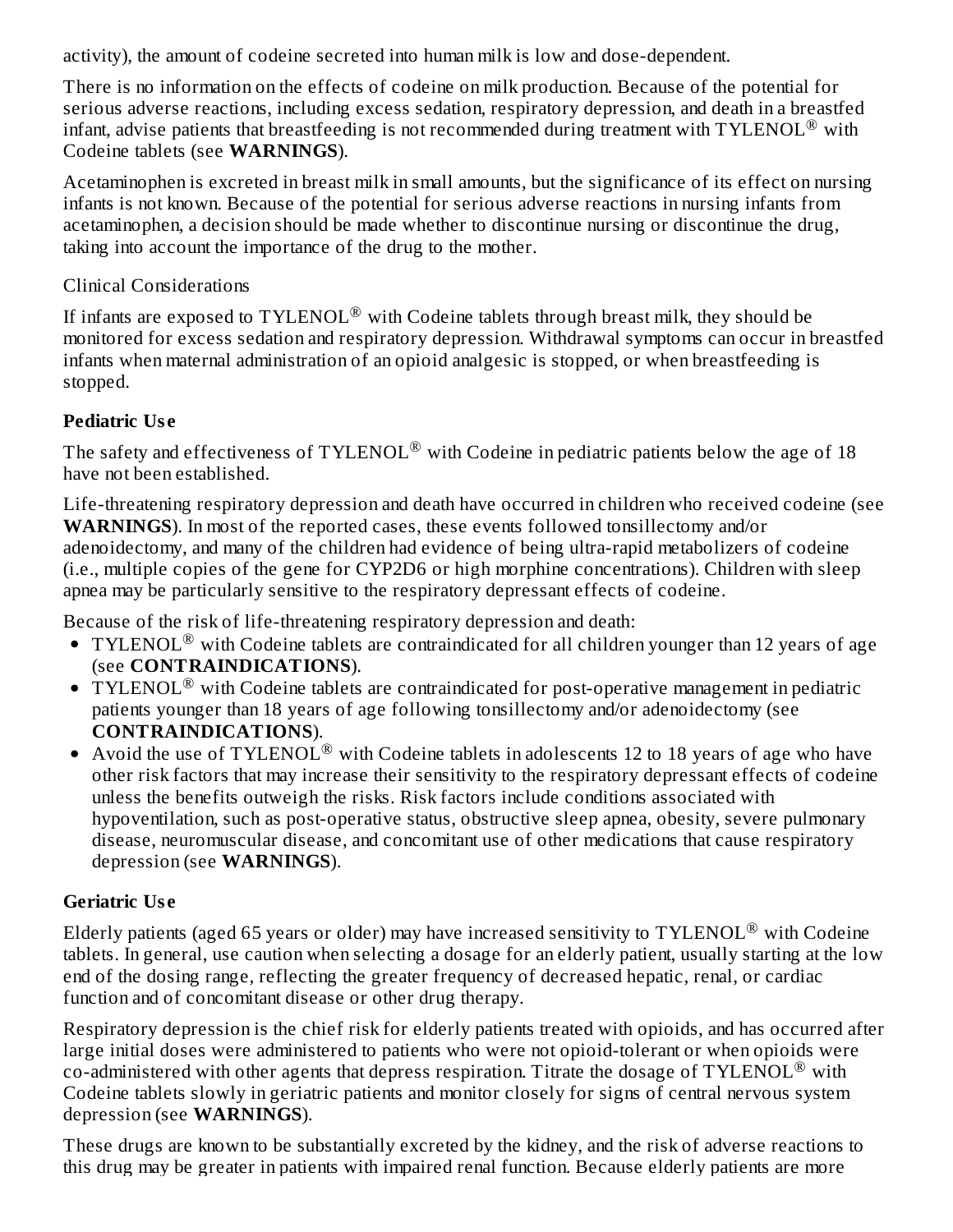likely to have decreased renal function, care should be taken in dose selection, and it may be useful to monitor renal function.

## **ADVERSE REACTIONS**

The following serious adverse reactions are described, or described in greater detail, in other sections:

- Addiction, Abuse, and Misuse (see **WARNINGS**)
- Life-Threatening Respiratory Depression (see **WARNINGS**)
- Ultra-Rapid Metabolism of Codeine and Other Risk Factors for Life-Threatening Respiratory Depression in Children (see **WARNINGS**)
- Neonatal Opioid Withdrawal Syndrome (see **WARNINGS**)
- Interactions with CNS Depressants (see **WARNINGS**)
- Severe Hypotension (see **WARNINGS**)
- Gastrointestinal Adverse Reactions (see **WARNINGS**)
- Seizures (see **WARNINGS**)
- Withdrawal (see **WARNINGS**)

The following adverse reactions have been identified during post-approval use of TYLENOL  $^\circledR$  with Codeine tablets. Because some of these reactions were reported voluntarily from a population of uncertain size, it is not always possible to reliably estimate their frequency or establish a causal relationship to drug exposure.

Serious adverse reactions associated with codeine are respiratory depression and, to a lesser degree, circulatory depression, respiratory arrest, shock, and cardiac arrest.

The most frequently observed adverse reactions with codeine administration include drowsiness, lightheadedness, dizziness, sedation, shortness of breath, nausea, vomiting, sweating, and constipation.

Other adverse reactions include allergic reactions, euphoria, dysphoria, abdominal pain, pruritus, rash, thrombocytopenia, and agranulocytosis.

Other less frequently observed adverse reactions expected from opioid analgesics, including TYLENOL<sup>®</sup> with Codeine:

*Cardiovascular system*: faintness, flushing, hypotension, palpitations, syncope.

*Digestive System*: abdominal cramps, anorexia, diarrhea, dry mouth, gastrointestinal distress, pancreatitis.

*Nervous system*: anxiety, drowsiness, fatigue, headache, insomnia, nervousness, shakiness, somnolence, vertigo, visual disturbances, weakness.

*Skin and Appendages*: rash, sweating, urticarial.

- Serotonin syndrome: Cases of serotonin syndrome, a potentially life-threatening condition, have been reported during concomitant use of opioids with serotonergic drugs.
- Adrenal insufficiency: Cases of adrenal insufficiency have been reported with opioid use, more often following greater than one month of use.
- Anaphylaxis: Anaphylaxis has been reported with ingredients contained in TYLENOL  $^\circledR$  with Codeine.
- Androgen deficiency: Cases of androgen deficiency have occurred with chronic use of opioids (see **CLINICAL PHARMACOLOGY)**.

## **DRUG ABUSE AND DEPENDENCE**

### **Controlled Substance**

 $\text{TYLENOL}^{\circledR}$  with Codeine tablets contain codeine. Codeine in combination with acetaminophen, is a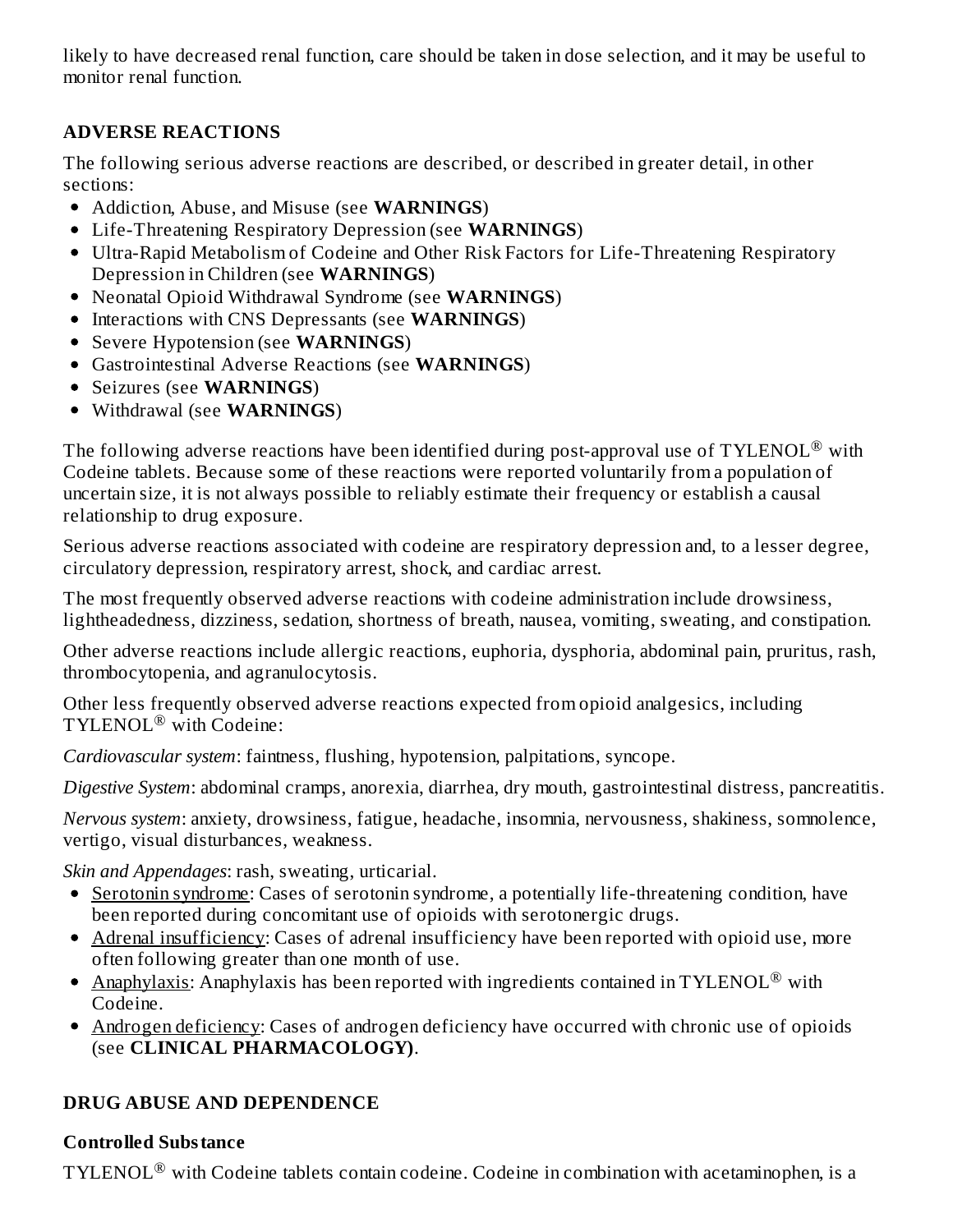Schedule III controlled substance.

### **Abus e**

 $\text{TYLENOL}^{\circledR}$  with Codeine tablets contain codeine, a substance with a high potential for abuse similar to other opioids, including fentanyl, hydrocodone, hydromorphone, methadone, morphine, oxycodone,  $\alpha$  oxymorphone, and tapentadol. TYLENOL<sup>®</sup> with Codeine tablets can be abused and is subject to misuse, addiction, and criminal diversion (see **WARNINGS**).

All patients treated with opioids require careful monitoring for signs of abuse and addiction, because use of opioid analgesic products carries the risk of addiction even under appropriate medical use.

Prescription drug abuse is the intentional non-therapeutic use of a prescription drug, even once, for its rewarding psychological or physiological effects.

Drug addiction is a cluster of behavioral, cognitive, and physiological phenomena that develop after repeated substance use and includes: a strong desire to take the drug, difficulties in controlling its use, persisting in its use despite harmful, or potentially harmful, consequences, a higher priority given to drug use than to other activities and obligations, increased tolerance, and sometimes a physical withdrawal.

"Drug-seeking" behavior is very common in persons with substance use disorders. Drug-seeking tactics include emergency calls or visits near the end of office hours, refusal to undergo appropriate examination, testing, or referral, repeated "loss" of prescriptions, tampering with prescriptions and reluctance to provide prior medical records or contact information for other treating health care providers. "Doctor shopping" (visiting multiple prescribers to obtain additional prescriptions) is common among drug abusers and people suffering from untreated addiction. Preoccupation with achieving adequate pain relief can be appropriate behavior in a patient with poor pain control.

Abuse and addiction are separate and distinct from physical dependence and tolerance. Healthcare providers should be aware that addiction may not be accompanied by concurrent tolerance and symptoms of physical dependence in all addicts. In addition, abuse of opioids can occur in the absence of true addiction.

TYLENOL $^{\circledR}$  with Codeine tablets, like other opioids, can be diverted for non-medical use into illicit channels of distribution. Careful record-keeping of prescribing information, including quantity, frequency, and renewal requests, as required by state and federal law, is strongly advised.

Proper assessment of the patient, proper prescribing practices, periodic re-evaluation of therapy, and proper dispensing and storage are appropriate measures that help to limit abuse of opioid drugs.

Risks Specific to Abuse of Acetaminophen and Codeine Phosphate Tablets

Acetaminophen and codeine phosphate tablets are for oral use only. Abuse of acetaminophen and codeine phosphate tablets poses a risk of overdose and death. The risk is increased with concurrent use of acetaminophen and codeine phosphate tablets with alcohol and other central nervous system depressants. Parenteral drug abuse is commonly associated with transmission of infectious diseases such as hepatitis and HIV.

## **Dependence**

Both tolerance and physical dependence can develop during chronic opioid therapy. Tolerance is the need for increasing doses of opioids to maintain a defined effect such as analgesia (in the absence of disease progression or other external factors). Tolerance may occur to both the desired and undesired effects of drugs, and may develop at different rates for different effects.

Physical dependence results in withdrawal symptoms after abrupt discontinuation or a significant dosage reduction of a drug. Withdrawal also may be precipitated through the administration of drugs with opioid antagonist activity (e.g., naloxone, nalmefene), mixed agonist/antagonist analgesics (e.g.,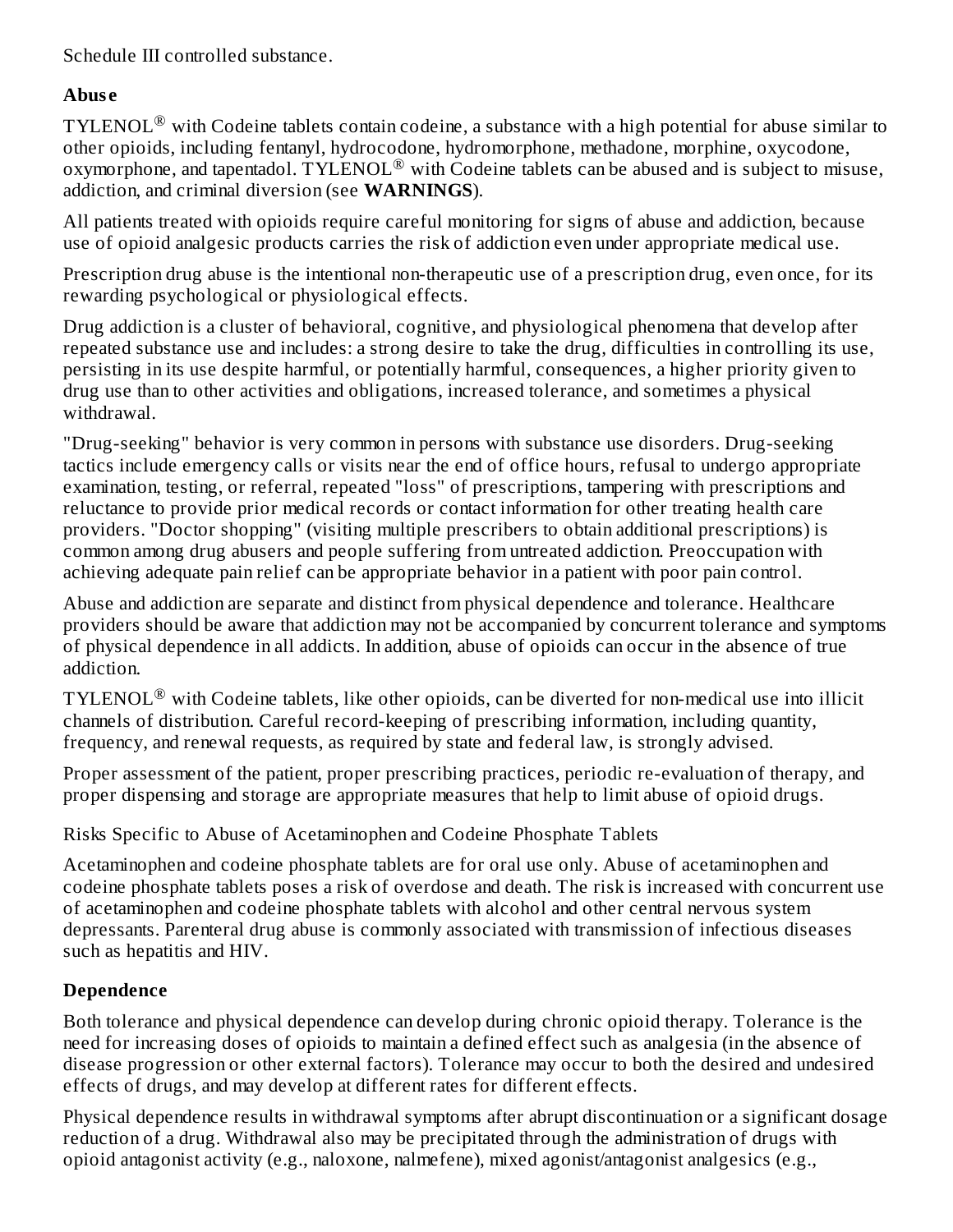pentazocine, butorphanol, nalbuphine), or partial agonists (e.g., buprenorphine). Physical dependence may not occur to a clinically significant degree until after several days to weeks of continued opioid usage.

<code>TYLENOL®</code> with Codeine tablets should not be abruptly discontinued (see <code>DOSAGE</code> AND ADMINISTRATION). If TYLENOL<sup>®</sup> with Codeine tablet is abruptly discontinued in a physically dependent patient, a withdrawal syndrome may occur. Some or all of the following can characterize this syndrome: restlessness, lacrimation, rhinorrhea, yawning, perspiration, chills, myalgia, and mydriasis. Other signs and symptoms also may develop, including: irritability, anxiety, backache, joint pain, weakness, abdominal cramps, insomnia, nausea, anorexia, vomiting, diarrhea, or increased blood pressure, respiratory rate, or heart rate.

Infants born to mothers physically dependent on opioids will also be physically dependent and may exhibit respiratory difficulties and withdrawal signs (see **PRECAUTIONS; Pregnancy**).

### **OVERDOSAGE**

Following an acute overdosage, toxicity may result from codeine or acetaminophen.

#### **Clinical Pres entation**

#### Codeine

Acute overdosage with codeine can be manifested by respiratory depression, somnolence progressing to stupor or coma, skeletal muscle flaccidity, cold and clammy skin, constricted pupils, and, in some cases, pulmonary edema, bradycardia, hypotension, partial or complete airway obstruction, atypical snoring, and death. Marked mydriasis rather than miosis may be seen with hypoxia in overdose situations.

#### Acetaminophen

Dose-dependent, potentially fatal hepatic necrosis is the most serious adverse effect of acetaminophen overdose. Renal tubular necrosis, hypoglycemic coma, and coagulation defects may also occur.

Early symptoms following a potentially hepatotoxic overdose may include; anorexia, nausea, vomiting, diaphoresis, pallor and general malaise. Clinical and laboratory evidence of hepatic toxicity may not be apparent until 48 to 72 hours post-ingestion.

#### **Treatment of Overdos e**

#### Codeine

In case of overdose, priorities are the reestablishment of a patent and protected airway and institution of assisted or controlled ventilation, if needed. Employ other supportive measures (including oxygen and vasopressors) in the management of circulatory shock and pulmonary edema as indicated. Cardiac arrest or serious arrhythmias will require advanced life-support measures.

The opioid antagonists, naloxone or nalmefene, are specific antidotes to respiratory depression resulting from opioid overdose. For clinically significant respiratory or circulatory depression secondary to  $\text{TYLENOL}^{\circledR}$  with Codeine tablets overdose, administer an opioid antagonist. Opioid antagonists should not be administered in the absence of clinically significant respiratory or circulatory depression secondary to codeine overdose.

Because the duration of opioid reversal is expected to be less than the duration of action of codeine in  $\text{TYLENOL}^{\circledR}$  with Codeine tablets, carefully monitor the patient until spontaneous respiration is reliably reestablished. If the response to an opioid antagonist is suboptimal or only brief in nature, administer additional antagonist as directed by the product's prescribing information.

In an individual physically dependent on opioids, administration of the recommended usual dosage of the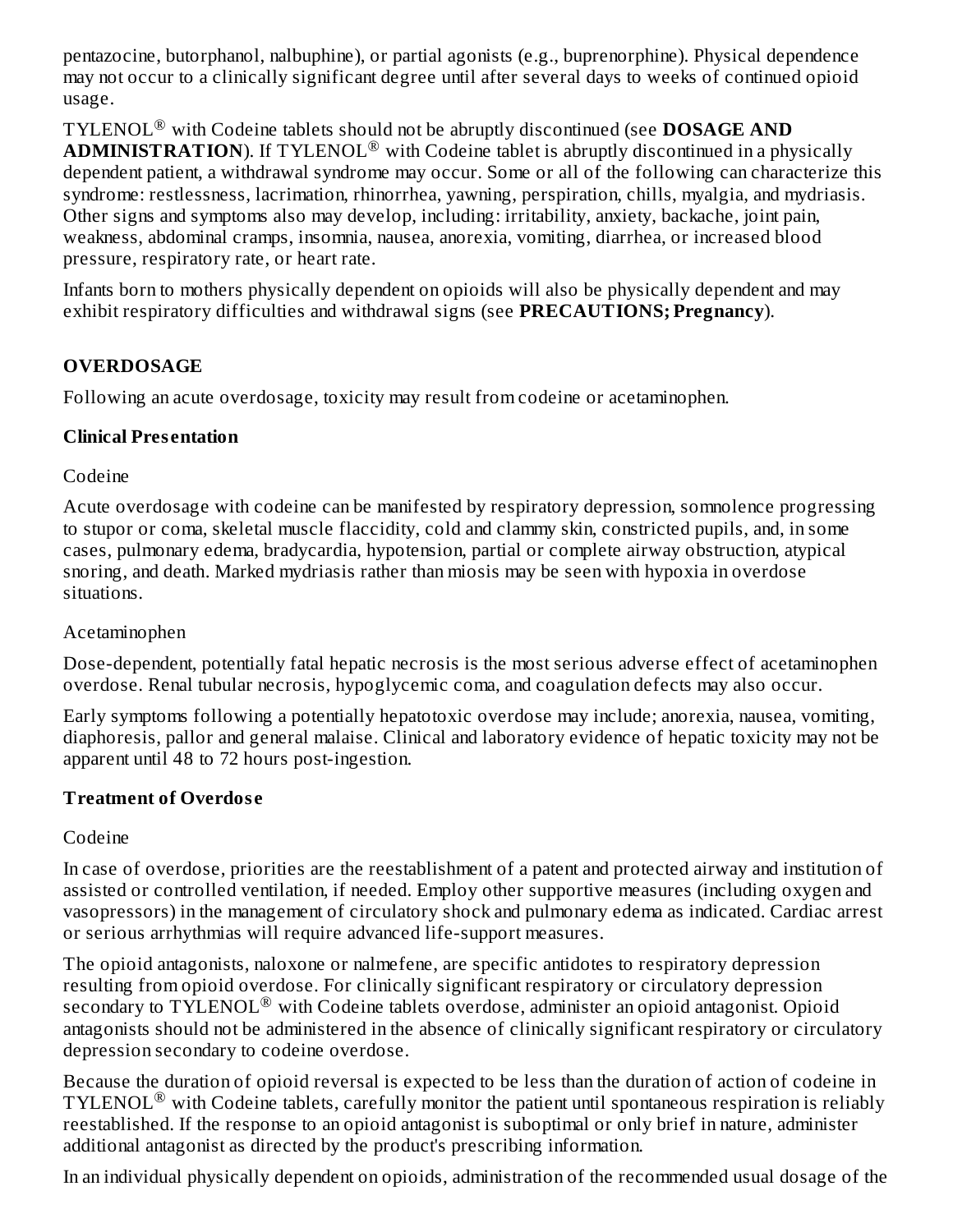antagonist will precipitate an acute withdrawal syndrome. The severity of the withdrawal symptoms experienced will depend on the degree of physical dependence and the dose of the antagonist administered. If a decision is made to treat serious respiratory depression in the physically dependent patient, administration of the antagonist should be begun with care and by titration with smaller than usual doses of the antagonist.

### Acetaminophen

Gastric decontamination with activated charcoal should be administered just prior to N-acetylcysteine (NAC) to decrease systemic absorption if acetaminophen ingestion is known or suspected to have occurred within a few hours of presentation.

Serum acetaminophen levels should be obtained immediately if the patient presents 4 hours or more after ingestion to assess potential risk of hepatotoxicity; acetaminophen levels drawn less than 4 hours post-ingestion may be misleading. To obtain the best possible outcome, (NAC) should be administered as soon as possible where impending or evolving liver injury is suspected*.* Intravenous NAC may be administered when circumstances preclude oral administration.

Vigorous supportive therapy is required in severe intoxication. Procedures to limit the continuing absorption of the drug must be readily performed since the hepatic injury is dose-dependent and occurs early in the course of intoxication.

## **DOSAGE AND ADMINISTRATION**

### **Important Dosage and Administration Instructions**

Use the lowest effective dosage for the shortest duration consistent with individual patient treatment goals (see **WARNINGS**).

Initiate the dosing regimen for each patient individually, taking into account the patient's severity of pain, patient response, prior analgesic treatment experience, and risk factors for addiction, abuse, and misuse (see **WARNINGS**).

Monitor patients closely for respiratory depression, especially within the first 24–72 hours of initiating therapy and following dosage increases with  $\text{TYLENOL}^{\circledR}$  with Codeine tablets and adjust the dosage accordingly (see **WARNINGS**).

## **Initial Dosage**

Initiating Treatment with  $\text{TYLENOL}^{\circledR}$  with Codeine Tablets

Dosage should be adjusted according to severity of pain and response of the patient. However, it should be kept in mind that tolerance to codeine can develop with continued use and that the incidence of untoward effects is dose related. Adult doses of codeine higher than 60 mg are associated with an increased incidence of adverse reactions and are not associated with greater efficacy.

The usual adult dosage is:

 $\text{TYLENOL}^{\circledR}$  with Codeine Tablets (codeine 30 mg and acetaminophen 300 mg): Take 1 to 2 tablets every 4 hours as needed for pain.

 $\text{TYLENOL}^{\circledR}$  with Codeine Tablets (codeine 60 mg and acetaminophen 300 mg): Take one tablet every 4 hours as needed for pain.

|                   | <b>Single Doses</b><br>(Range) | <b>Maximum</b><br>24-Hour Dose |
|-------------------|--------------------------------|--------------------------------|
| Codeine Phosphate | 30 mg to $60$ mg               | $360$ mg                       |
| Acetaminophen     | 300 mg to $1,000$ mg           | $4,000 \text{ mg}$             |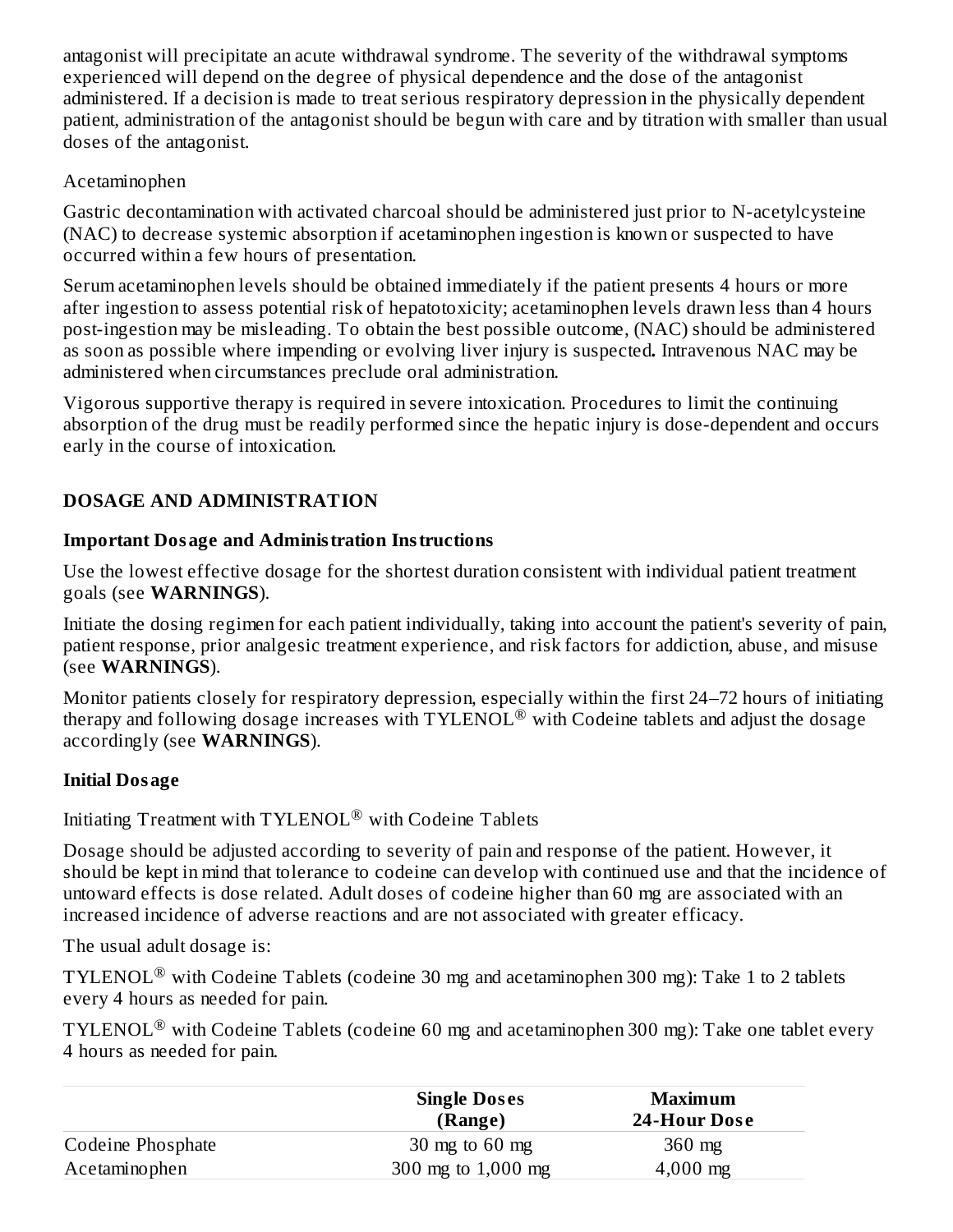The prescriber must determine the number of tablets per dose, and the maximum number of tablets per 24 hours, based upon the above dosage guidance. This information should be conveyed in the prescription.

Conversion from Other Opioids to  $\text{TYLENOL}^{\circledR}$  with Codeine Tablets

There is inter-patient variability in the potency of opioid drugs and opioid formulations. Therefore, a conservative approach is advised when determining the total daily dosage of TYLENOL<sup>®</sup> with Codeine tablets. It is safer to underestimate a patient's 24-hour  $\text{TYLENOL}^{\circledR}$  with Codeine tablets dosage than to overestimate the 24-hour  $\text{TYLENOL}^{\circledR}$  with Codeine tablets dosage and manage an adverse reaction due to overdose.

## **Titration and Maintenance of Therapy**

Individually titrate  $\text{TYLENOL}^{\circledR}$  with Codeine tablets to a dose that provides adequate analgesia and minimizes adverse reactions. Continually reevaluate patients receiving  $\text{TYLENOL}^{\textcircled{\tiny{\textregistered}} }$  with Codeine tablets to assess the maintenance of pain control and the relative incidence of adverse reactions, as well as monitoring for the development of addiction, abuse, or misuse (see **WARNINGS**). Frequent communication is important among the prescriber, other members of the healthcare team, the patient, and the caregiver/family during periods of changing analgesic requirements, including initial titration.

If the level of pain increases after dosage stabilization, attempt to identify the source of increased pain before increasing the  $\text{TYLENOL}^{\circledR}$  with Codeine tablets dosage. If unacceptable opioid-related adverse reactions are observed, consider reducing the dosage. Adjust the dosage to obtain an appropriate balance between management of pain and opioid-related adverse reactions.

# **Dis continuation of TYLENOL with Codeine ®**

When a patient who has been taking  $\text{TYLENOL}^\circledR$  with Codeine tablets regularly and may be physically dependent no longer requires therapy with  $\text{TYLENOL}^{\circledR}$  with Codeine tablets, taper the dose gradually, by 25% to 50% every 2 to 4 days, while monitoring carefully for signs and symptoms of withdrawal. If the patient develops these signs or symptoms, raise the dose to the previous level and taper more slowly, either by increasing the interval between decreases, decreasing the amount of change in dose, or both. Do not abruptly discontinue  $\text{TYLENOL}^{\circledR}$  with Codeine tablets in a physically-dependent patient (see **WARNINGS, DRUG ABUSE AND DEPENDENCE**).

# **HOW SUPPLIED**

Product: 50090-0006

NDC: 50090-0006-2 20 TABLET in a BOTTLE

Manufactured by: Janssen Ortho LLC Gurabo, Puerto Rico 00778

Manufactured for: Janssen Pharmaceuticals, Inc. Titusville, NJ 08560

Revised 09/2018

© 2000 Janssen Pharmaceutical Companies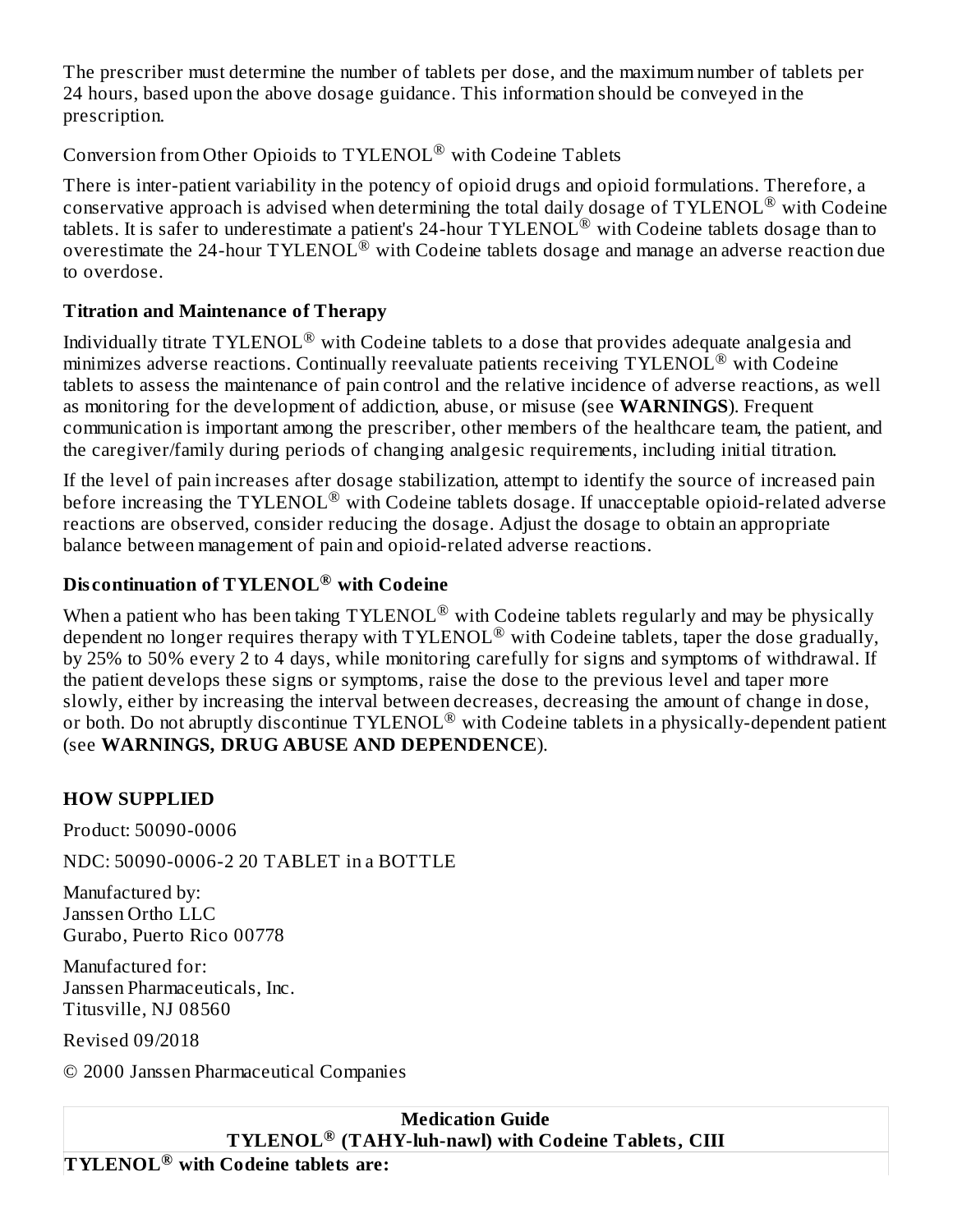- A strong prescription pain medicine that contains an opioid (narcotic) that is used to manage mild to moderate pain, when other pain treatments such as non-opioid pain medicines do not treat your pain well enough or you cannot tolerate them.
- An opioid pain medicine that can put you at risk for overdose and death. Even if you take your dose correctly as prescribed, you are at risk for opioid addiction, abuse, and misuse that can lead to death.

### **Important information about TYLENOL with Codeine tablets: ®**

- **Get emergency help right away if you take too much TYLENOL with Codeine tablets ® (overdose)**. When you first start taking TYLENOL<sup>®</sup> with Codeine tablets, when your dose is changed, or if you take too much (overdose), serious or life-threatening breathing problems that can lead to death may occur.
- Taking  $\text{TYLENOL}^{\circledR}$  with Codeine tablets with other opioid medicines, benzodiazepines, alcohol, or other central nervous system depressants (including street drugs) can cause severe drowsiness, decreased awareness, breathing problems, coma and death.
- Never give anyone else your  $\text{TYLENOL}^{\circledR}$  with Codeine tablets. They could die from taking it. Store  $\text{TYLENOL}^{\circledR}$  with Codeine tablets away from children and in a safe place to prevent stealing or abuse. Selling or giving away  $\text{TYLENOL}^{\circledR}$  with Codeine tablets is against the law.

## **Important Information Guiding Us e in Pediatric Patients:**

- Do not give  $\text{TYLENOL}^{\circledR}$  with Codeine tablets to a child younger than 12 years of age.
- Do not give  $\text{TYLENOL}^{\circledR}$  with Codeine tablets to a child younger than 18 years of age after surgery to remove the tonsils and/or adenoids.
- Avoid giving  $\text{TYLENOL}^{\circledR}$  with Codeine tablets to children between 12 to 18 years of age who have risk factors for breathing problems such as obstructive sleep apnea, obesity, or underlying lung problems.

## **Do not take TYLENOL with Codeine tablets if you have: ®**

- severe asthma, trouble breathing, or other lung problems.
- a bowel blockage or narrowing of the stomach or intestines.
- previously had an allergic reaction to codeine or acetaminophen.

#### **Before taking TYLENOL with Codeine tablets, tell your healthcare provider if you have a ® history of:**

- head injury, seizures
- liver, kidney, thyroid problems
- problems urinating
- pancreas or gallbladder problems
- abuse of street or prescription drugs, alcohol addiction, or mental health problems
- have been told by your healthcare provider that you are a "rapid metabolizer" of certain medicines.

### **Tell your healthcare provider if you are:**

- **pregnant or planning to become pregnant.** Prolonged use of TYLENOL with Codeine tablets ® during pregnancy can cause withdrawal symptoms in your newborn baby that could be lifethreatening if not recognized and treated.
- **breastfeeding**. Not recommended; may harm your baby.
- taking prescription or over-the-counter medicines, vitamins, or herbal supplements. Taking TYLENOL<sup>®</sup> with Codeine with certain other medicines can cause serious side effects that could lead to death.

### **When taking TYLENOL with Codeine tablets: ®**

Do not change your dose. Take  $\text{TYLENOL}^{\circledR}$  with Codeine tablets exactly as prescribed by your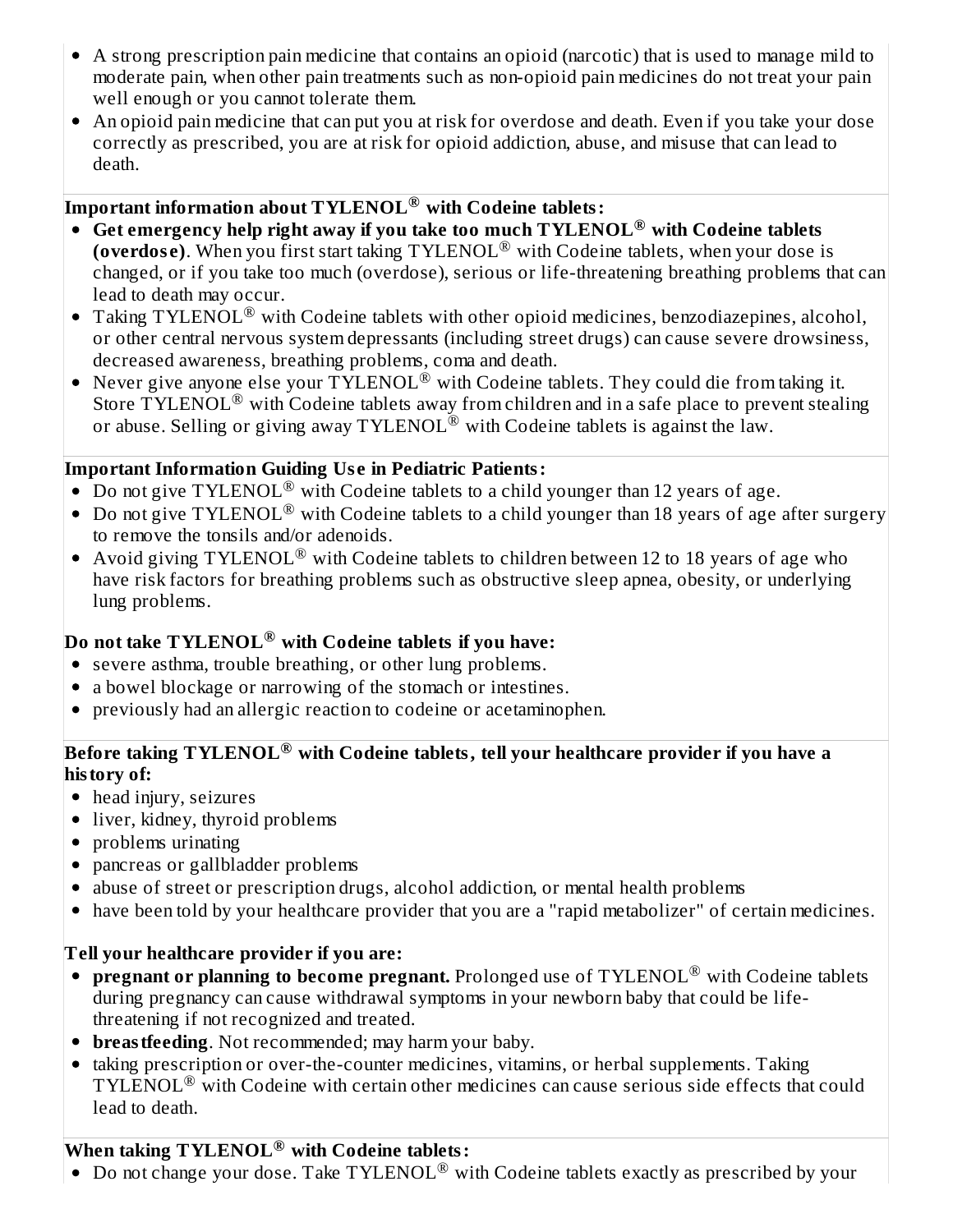healthcare provider. Use the lowest dose possible for the shortest time needed.

- Take your prescribed dose every 4 hours as needed. Do not take more than your prescribed dose. If you miss a dose, take your next dose when needed.
- Call your healthcare provider if the dose you are taking does not control your pain.
- If you have been taking  $\text{TYLENOL}^\circledR$  with Codeine tablets regularly, do not stop taking  $\text{TYLENOL}^\circledR|$ with Codeine tablets without talking to your healthcare provider.
- After you stop taking  $\text{TYLENOL}^{\circledR}$  with Codeine tablets dispose of any unused tablets in accordance with local state guidelines and/or regulations.

### **While taking TYLENOL with Codeine tablets DO NOT: ®**

- Drive or operate heavy machinery, until you know how  $\text{TYLENOL}^{\circledR}$  with Codeine tablets affect you.  $\text{TYLENOL}^{\circledR}$  with Codeine tablets can make you sleepy, dizzy, or lightheaded.
- Drink alcohol or use prescription or over-the-counter medicines that contain alcohol. Using products containing alcohol during treatment with  $\text{TYLENOL}^{\circledR}$  with Codeine may cause you to overdose and die.

### **The possible side effects of TYLENOL with Codeine tablets: ®**

constipation, nausea, sleepiness, vomiting, tiredness, headache, dizziness, abdominal pain. Call your healthcare provider if you have any of these symptoms and they are severe.

#### **Get emergency medical help if you have:**

• trouble breathing, shortness of breath, fast heartbeat, chest pain, swelling of your face, tongue, or throat, extreme drowsiness, light-headedness when changing positions, feeling faint, agitation, high body temperature, trouble walking, stiff muscles, or mental changes such as confusion.

These are not all the possible side effects of  $\text{TYLENOL}^{\circledR}$  with Codeine tablets. Call your doctor for medical advice about side effects. You may report side effects to FDA at 1-800-FDA-1088. For more information go to dailymed.nlm.nih.gov.

Manufactured by: Janssen Ortho LLC, Gurabo, Puerto Rico 00778. Manufactured for: Janssen Pharmaceuticals, Inc., Titusville, NJ 08560. 1-800-526-7736

**This Medication Guide has been approved by the U.S. Food and Drug Administration.**

Issued: August 2017

**acetaminophen and codeine phosphate**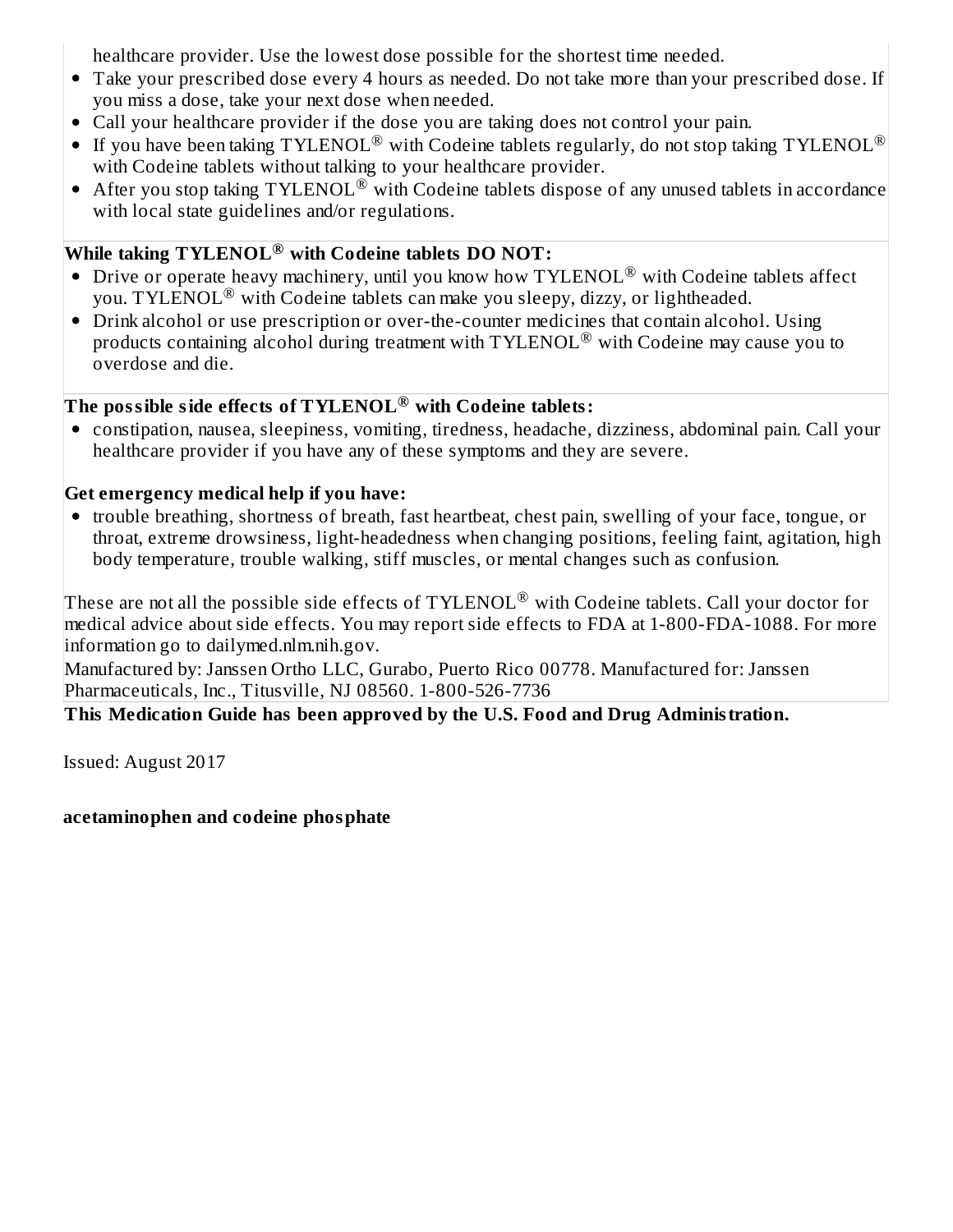| NDC 50090-0006-2                                           |  |
|------------------------------------------------------------|--|
| A-S Medication Solutions, LLC<br><b>Product No. 0024-2</b> |  |
| LOT                                                        |  |
| <b>TYLENOL</b>                                             |  |
| <b>WITH CODEINE</b>                                        |  |
| <b>ACETAMINOPHEN AND</b>                                   |  |
| <b>CODEINE PHOSPHATE</b>                                   |  |
| <b>TABLETS NO. 3</b>                                       |  |
| <b><i>EACH TABLET CONTAIL</i></b>                          |  |
| <b>АСЕТАМИМОРНЕМ</b><br><b>CODEINE PHOSPHATE</b><br>30 MG  |  |
| STORE AT 68-77 DEGREES F                                   |  |
| <b>20 TABLETS</b>                                          |  |
|                                                            |  |
| <b>PACKAGED BY:</b>                                        |  |
| A-S Medication Solutions<br>Libertyville, IL 60048         |  |
| SOURCE NDC:                                                |  |
| 8–513–60                                                   |  |
| CO 00778                                                   |  |
| GE INSERT                                                  |  |

| <b>TYLENOL WITH CODEINE</b><br>acetaminophen and codeine phosphate tablet                                          |                                                         |              |                     |                                   |                          |          |
|--------------------------------------------------------------------------------------------------------------------|---------------------------------------------------------|--------------|---------------------|-----------------------------------|--------------------------|----------|
|                                                                                                                    |                                                         |              |                     |                                   |                          |          |
| <b>Product Information</b>                                                                                         |                                                         |              |                     |                                   |                          |          |
| Product Type                                                                                                       | <b>HUMAN</b><br>Item Code (Source)<br>PRESCRIPTION DRUG |              |                     | NDC:50090-<br>0006(NDC:50458-513) |                          |          |
| <b>Route of Administration</b>                                                                                     |                                                         | ORAL         | <b>DEA Schedule</b> |                                   | C <sub>III</sub>         |          |
|                                                                                                                    |                                                         |              |                     |                                   |                          |          |
|                                                                                                                    |                                                         |              |                     |                                   |                          |          |
| <b>Active Ingredient/Active Moiety</b>                                                                             |                                                         |              |                     |                                   |                          |          |
| <b>Ingredient Name</b>                                                                                             |                                                         |              |                     |                                   | <b>Basis of Strength</b> | Strength |
| ACETAMINO PHEN (UNII: 36209 ITL9D) (ACETAMINO PHEN - UNII:36209 ITL9D)                                             |                                                         |              |                     |                                   | <b>ACETAMINOPHEN</b>     | 300 mg   |
| CODEINE PHO SPHATE (UNII: GSL05Y1MN6) (CODEINE ANHYDROUS - UNII:UX6OWY2V7J)<br><b>CODEINE PHOSPHATE</b><br>$30$ mg |                                                         |              |                     |                                   |                          |          |
|                                                                                                                    |                                                         |              |                     |                                   |                          |          |
|                                                                                                                    |                                                         |              |                     |                                   |                          |          |
| <b>Inactive Ingredients</b>                                                                                        |                                                         |              |                     |                                   |                          |          |
| <b>Ingredient Name</b>                                                                                             |                                                         |              |                     | Strength                          |                          |          |
|                                                                                                                    | powdered cellulose (UNII: SMD1X3XO9M)                   |              |                     |                                   |                          |          |
| magnesium stearate (UNII: 70097M6I30)                                                                              |                                                         |              |                     |                                   |                          |          |
| sodium metabisulfite (UNII: 4VON5FNS3C)                                                                            |                                                         |              |                     |                                   |                          |          |
| starch, corn (UNII: O8232NY3SJ)                                                                                    |                                                         |              |                     |                                   |                          |          |
|                                                                                                                    |                                                         |              |                     |                                   |                          |          |
|                                                                                                                    |                                                         |              |                     |                                   |                          |          |
| <b>Product Characteristics</b>                                                                                     |                                                         |              |                     |                                   |                          |          |
| Color                                                                                                              | <b>WHITE</b>                                            | <b>Score</b> | no score            |                                   |                          |          |
| <b>Shape</b>                                                                                                       | <b>ROUND</b>                                            | <b>Size</b>  | 11mm                |                                   |                          |          |